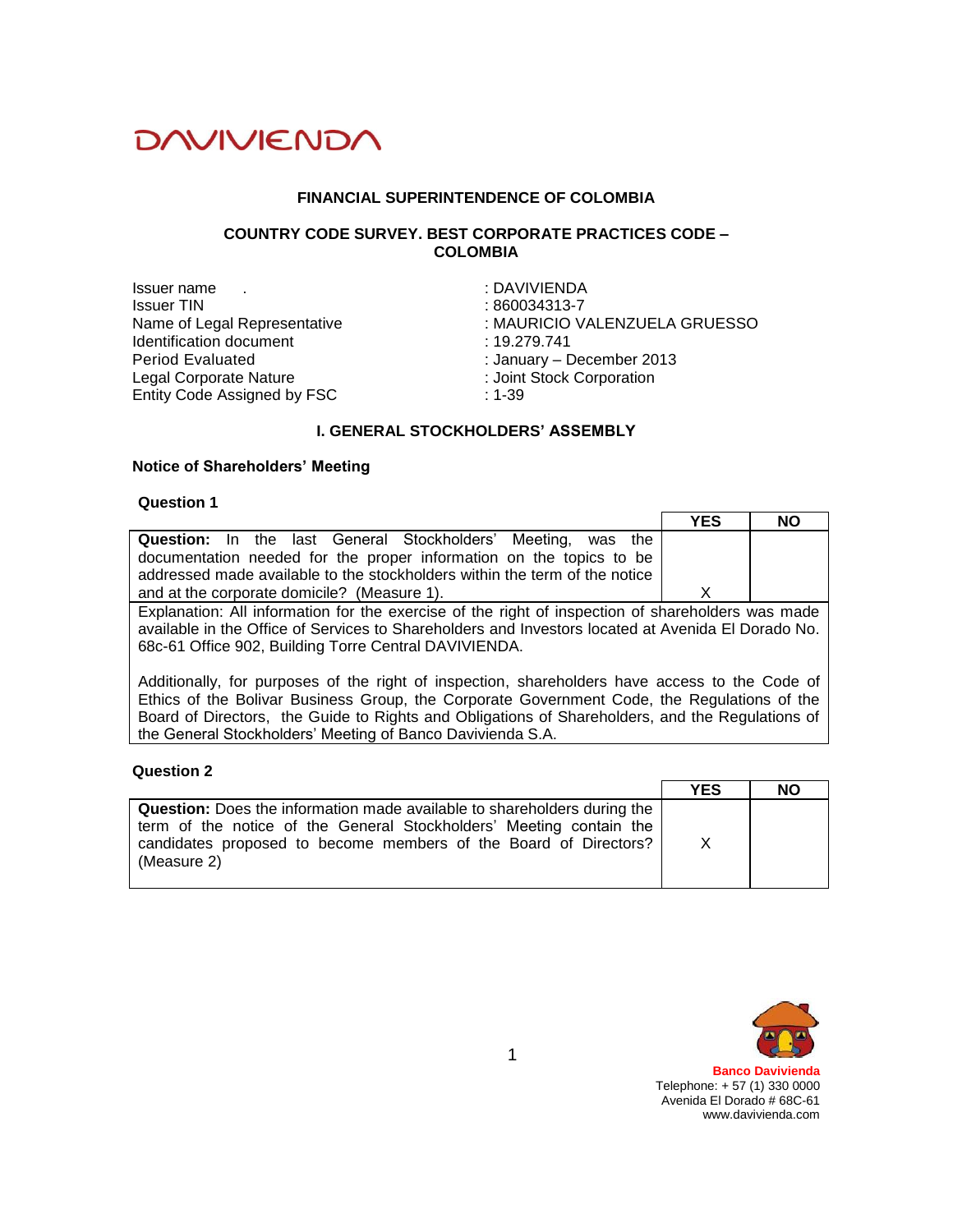## **Question 3**

|                                                                           | YES | NO |
|---------------------------------------------------------------------------|-----|----|
| Assumption: If that the issuer has any relation with the parent company   |     |    |
| and/or subsidiaries, answer the question, otherwise, answer N/A.          |     |    |
| Question: Did the issuer make available to the shareholders the financial |     |    |
| information on the issuer's subsidiaries and parent company? (Measure 2)  |     |    |

Explanation: Individual and consolidated financial statements were made available according to the legal provisions regarding the matter.

## **Question 4**

|                                                                                                 | <b>YES</b> | <b>NO</b> |
|-------------------------------------------------------------------------------------------------|------------|-----------|
| <b>Assumption:</b> If the issuer has a Web page, answer the question,<br>otherwise answer N/A.  |            |           |
| Question: Was the notice of the last General Stockholders' Meeting and                          | X          |           |
| any other information needed for its proceedings disclosed through the                          |            |           |
| Web page of the issuer? (Measure 3)                                                             |            |           |
| Explanation: The notice to the General Stockholders' Meeting was disclosed in the Corporate Web |            |           |
| page as of the date of publication in the newspaper and up to the day of the meeting.           |            |           |

#### **Question 5**

|                                                                                                                                                                                             | <b>YES</b> | <b>NO</b> |
|---------------------------------------------------------------------------------------------------------------------------------------------------------------------------------------------|------------|-----------|
| <b>Question:</b> Were the different issues to be addressed shown separately in<br>the agenda established for the Shareholders' Meetings held in the period<br>under evaluation? (Measure 4) | X          |           |
| Explanation: The agenda was clear and with a logical sequence of issues that did not give rise to<br>any confusion by shareholders.                                                         |            |           |

## **Proceedings of the Meeting**

| Question 6                                                                                    |     |           |     |
|-----------------------------------------------------------------------------------------------|-----|-----------|-----|
|                                                                                               | YES | <b>NO</b> | N/A |
| <b>Assumption:</b> If a segregation as defined in the glossary terms was made,                |     |           |     |
| answer the question, otherwise, answer N/A.                                                   |     |           |     |
| Question: Was the segregation approved by the General Stockholders'                           |     |           |     |
| Meeting? (Measure 5)                                                                          |     |           |     |
| Explanation: According to the glossary, segregation means scission of company; therefore this |     |           |     |
| measure does not apply.                                                                       |     |           |     |

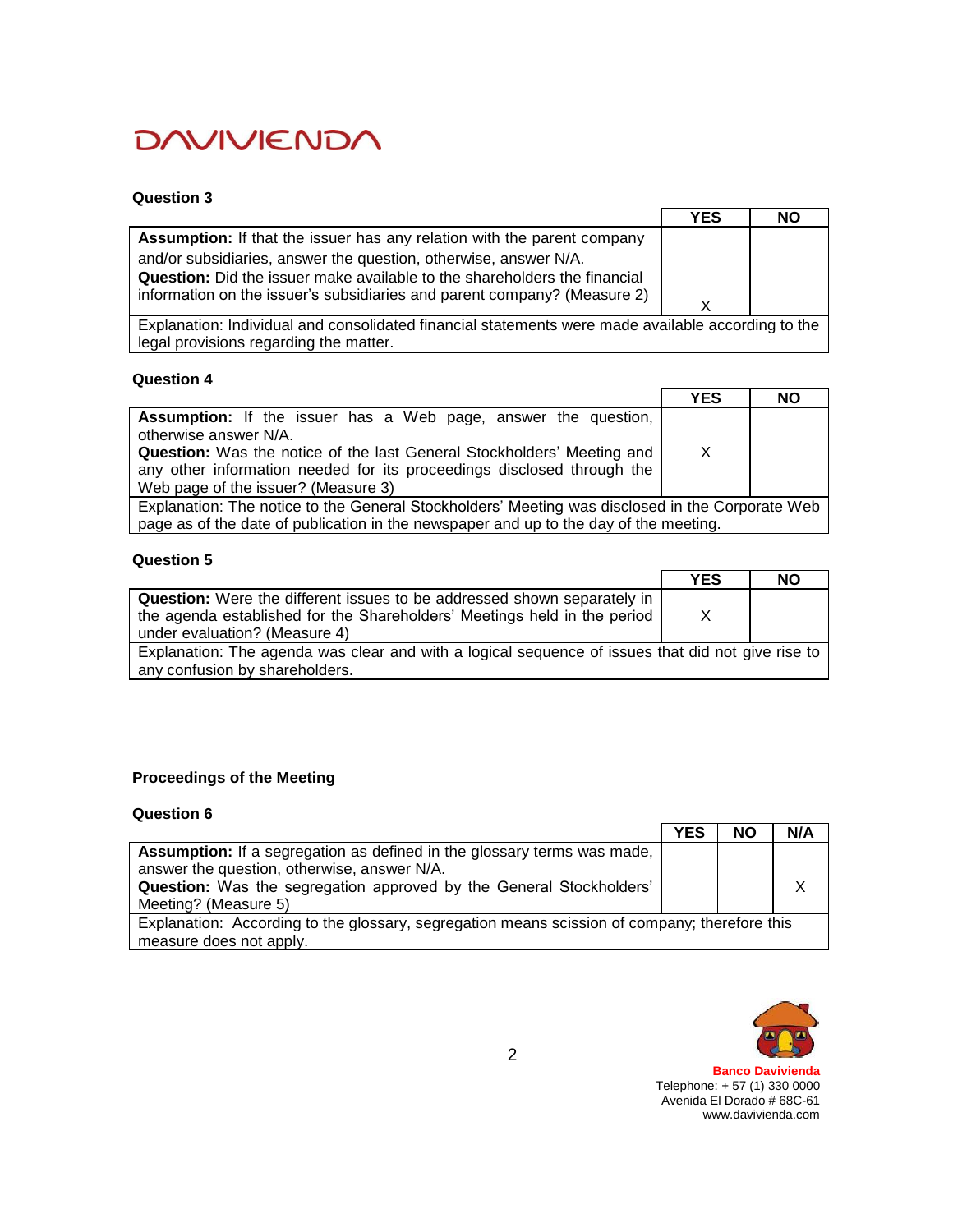### **Question 7**

|                                                                                               | <b>YES</b> | <b>NO</b> | N/A |
|-----------------------------------------------------------------------------------------------|------------|-----------|-----|
| <b>Assumption:</b> If a segregation as defined in the glossary terms was made,                |            |           |     |
| answer the question, otherwise, answer N/A.                                                   |            |           |     |
| Question: Was the segregation included in the Notice to the Meeting                           |            |           |     |
| where it was adopted? (Measure 6)                                                             |            |           |     |
| Explanation: According to the glossary, segregation means scission of company; therefore this |            |           |     |
| measure does not apply.                                                                       |            |           |     |

#### **Question 8**

|                                                                                | <b>YES</b> | <b>NO</b> | N/A |
|--------------------------------------------------------------------------------|------------|-----------|-----|
| Assumption: If the corporate object of the issuer has been modified,           |            |           |     |
| answer the question, otherwise, answer N/A.                                    |            |           |     |
| <b>Question:</b> Was the change to the corporate object included in the Notice |            |           |     |
| to the Meeting where it was adopted? (Measure 6).                              |            |           |     |
| Explanation: The situation did not occur.                                      |            |           |     |

# **Question 9**

|                                                                                   | <b>YES</b> | <b>NO</b> | N/A |
|-----------------------------------------------------------------------------------|------------|-----------|-----|
| <b>Assumption:</b> If a waiver of the preemptive right for subscription was       |            |           |     |
| adopted in the Stockholders' Meeting, answer the question, otherwise,             |            |           |     |
| answer N/A.                                                                       |            |           | X   |
| <b>Question:</b> Was the waiver of the preemptive right for subscription included |            |           |     |
| in the notice to the General Stockholders' Meeting where it was adopted?          |            |           |     |
| (Measure 6)                                                                       |            |           |     |
| Explanation: The situation did not occur.                                         |            |           |     |

### **Question 10**

|                                                                                | <b>YES</b> | <b>NO</b> | N/A |
|--------------------------------------------------------------------------------|------------|-----------|-----|
| <b>Assumption:</b> If the General Stockholders' Meeting modified the corporate |            |           |     |
| domicile, answer the question, otherwise answer N/A.                           |            |           |     |
| <b>Question:</b> Was the change of the corporate domicile included in the      |            |           |     |
| Notice to the Meeting where it was adopted? (Measure 6)                        |            |           |     |
| Explanation: The situation did not occur.                                      |            |           |     |

## **Question 11**

|                                                                            | <b>YES</b> | <b>NO</b> | N/A |
|----------------------------------------------------------------------------|------------|-----------|-----|
| Assumption: If the General Stockholders' Meeting adopted the advance       |            |           |     |
| dissolution, answer the question, otherwise answer N/A.                    |            |           |     |
| <b>Question:</b> Was the advance dissolution included in the Notice to the |            |           |     |
| Meeting where it was adopted?                                              |            |           |     |
| Explanation: The situation did not occur.                                  |            |           |     |

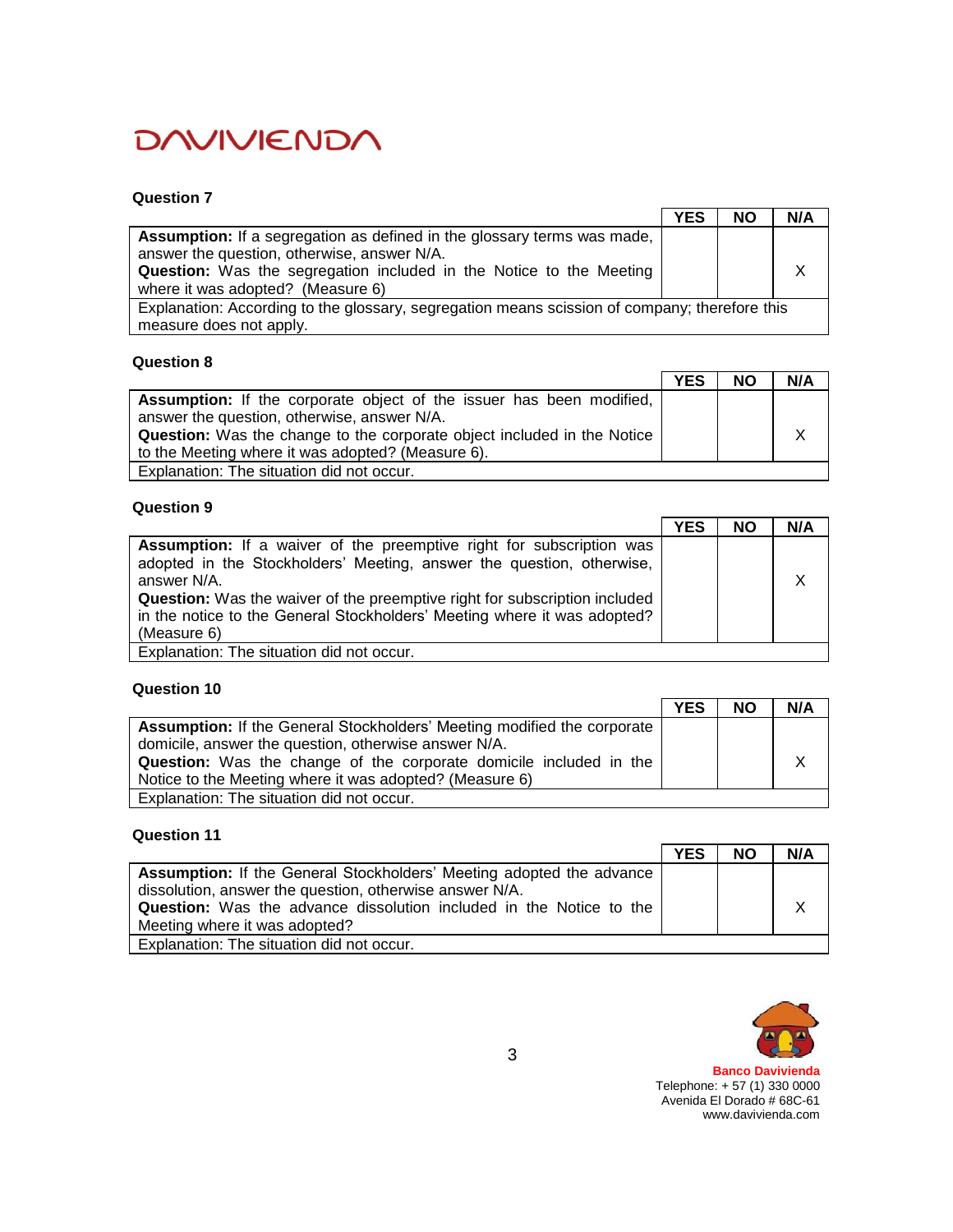## **Question 12**

|                                                                                           | <b>YES</b> | <b>NO</b> |
|-------------------------------------------------------------------------------------------|------------|-----------|
| Question: Does the issuer have electronic mechanisms that permit                          |            |           |
| shareholders who cannot attend the Shareholders' Meeting to have                          |            |           |
| access to the information on its proceedings? (Measure 7)                                 |            |           |
| Explanation: The proceedings of the meetings held in 2013 have been reported in real time |            |           |
| through the Corporate Web page. (www.davivienda.com)                                      |            |           |

# **Approval of Relevant Operations**

### **Question 13**

|                                                                                                                                                                                                                                                                                                                                                                                                                                                                                                                                                                                                                                                                                                                                                                                     | <b>YES</b> | <b>NO</b> | N/A |
|-------------------------------------------------------------------------------------------------------------------------------------------------------------------------------------------------------------------------------------------------------------------------------------------------------------------------------------------------------------------------------------------------------------------------------------------------------------------------------------------------------------------------------------------------------------------------------------------------------------------------------------------------------------------------------------------------------------------------------------------------------------------------------------|------------|-----------|-----|
| Assumption: If during the evaluation period relevant operations have<br>been carried out with related parties other than those regarding whom the<br>following conditions occur simultaneously:<br>a. That they are performed at market prices, established generally by<br>whoever acts as supplier of the respective good of service, and<br>b. That the operations correspond to those of the ordinary course of<br>business of the issuer that are not material.<br>Answer the question, otherwise answer N/A.<br><b>Question:</b> Were the relevant operations carried out with related parties<br>referred to by the assumption, approved by the General Stockholders'<br>Meeting, save that by express legal provision the issuer was unable to<br>perform them? (Measure 8) |            |           |     |
| Explanation: The operations carried out with related parties correspond to the ordinary course of<br>business and are performed at market rates.                                                                                                                                                                                                                                                                                                                                                                                                                                                                                                                                                                                                                                    |            |           |     |

# **Equitable rights and treatment of shareholders**

# **Question 14**

|                                                                                                                                                                                                                                    | <b>YES</b>   | <b>NO</b> |
|------------------------------------------------------------------------------------------------------------------------------------------------------------------------------------------------------------------------------------|--------------|-----------|
| <b>Question:</b> Does the issuer disclose to the public clearly, accurately and<br>thoroughly, the rights and obligations inherent to the condition of<br>shareholder? (Measure 9)                                                 | $\mathsf{X}$ |           |
| Explanation: The Bank discloses this information to its shareholders through the Corporate<br>Governance documents published in the Corporate Web page, especially through the Guide of<br>Rights and Obligations of Shareholders. |              |           |

# **Question 15**

|                                                                                            | <b>YES</b> | NO |
|--------------------------------------------------------------------------------------------|------------|----|
| <b>Question:</b> Does the issuer disclose permanently to the public the classes            |            |    |
| of shares issued? (Measure 10)                                                             |            |    |
| Explanation: This information is disclosed to shareholders through the Corporate Web page. |            |    |

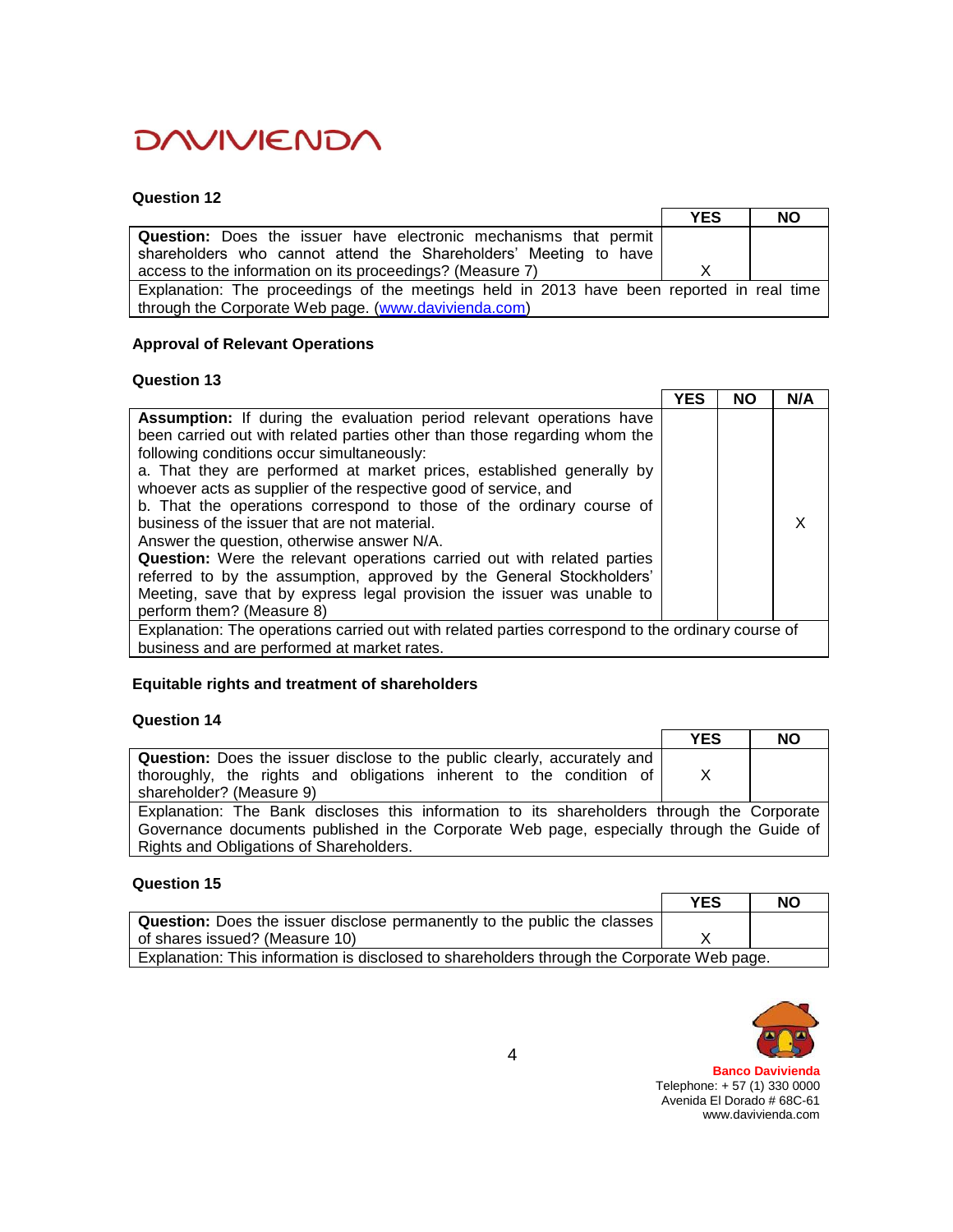## **Question 16**

|                                                                                            | <b>YES</b> | <b>NO</b> |
|--------------------------------------------------------------------------------------------|------------|-----------|
| <b>Question:</b> Does the issuer disclose permanently to the public the quantity           |            |           |
| of shares issued? (Measure 10)                                                             |            |           |
| Explanation: This information is disclosed to shareholders through the Corporate Web page. |            |           |

## **Question 17**

|                                                                                            | <b>YES</b> | <b>NO</b> |
|--------------------------------------------------------------------------------------------|------------|-----------|
| <b>Question:</b> Does the issuer disclose permanently to the public the quantity           |            |           |
| of shares in reserve for each class of shares? (Measure 10)                                |            |           |
| Explanation: This information is disclosed to shareholders through the Corporate Web page. |            |           |

## **Question 18**

|                                                                                                | <b>YES</b> | <b>NO</b> |
|------------------------------------------------------------------------------------------------|------------|-----------|
| <b>Question:</b> Does the issuer have internal operating regulations for the                   |            |           |
| General Stockholders' Meeting? (Measure 11)                                                    |            |           |
| Explanation: The General Stockholders' Meeting adopted its internal regulations in the meeting |            |           |
| held on March 7, 2008. The text may be consulted in the Corporate Web page.                    |            |           |

# **Question 19**

|                                                                                                    | <b>YES</b> | <b>NO</b> |
|----------------------------------------------------------------------------------------------------|------------|-----------|
| <b>Assumption:</b> If the issuer has internal operating regulations for the                        |            |           |
| General Stockholders' Meeting, answer the question, otherwise answer                               |            |           |
| N/A.                                                                                               |            |           |
| <b>Question:</b> Do the Internal Operating Regulations for the General                             | X          |           |
| Stockholders' Meeting include measures about Notices to meetings?                                  |            |           |
| (Measure 11)                                                                                       |            |           |
| Explanation: The approved regulations of the General Stockholders' Meeting contemplate             |            |           |
| measures on the Notices to Meetings in Articles 3 to 7. The text may be consulted in the Corporate |            |           |
| Web page.                                                                                          |            |           |

#### **Question 20**

|                                                                                                                                                                                                                                                                                                                                   | <b>YES</b> | <b>NO</b> | N/A |
|-----------------------------------------------------------------------------------------------------------------------------------------------------------------------------------------------------------------------------------------------------------------------------------------------------------------------------------|------------|-----------|-----|
| <b>Assumption:</b> If the issuer has internal operating regulations for the<br>General Stockholders' Meeting, answer the question yes or no, otherwise,<br>answer N/A.<br><b>Question:</b> Do the Internal Operating Regulations for the General<br>Stockholders' Meeting include measures about its proceedings? (Measure<br>11) | X          |           |     |
| Explanation: The regulations approved by the General Stockholders' Meeting contemplate                                                                                                                                                                                                                                            |            |           |     |
| measures about its proceedings in Title IV. The text may be consulted in the Corporate Web page.                                                                                                                                                                                                                                  |            |           |     |



 $\overline{\phantom{0}}$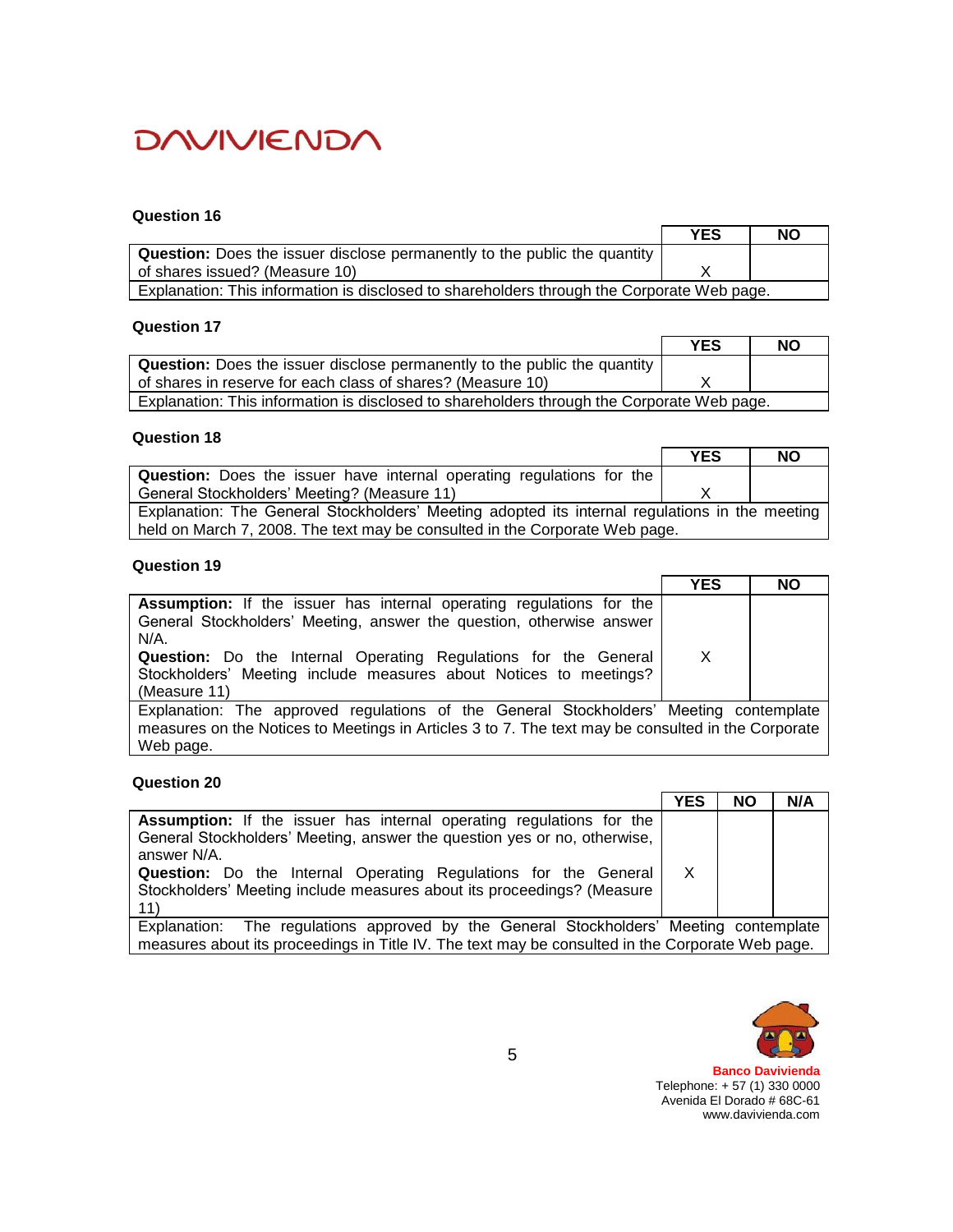# **II. BOARD OF DIRECTORS**

## **Size, Composition and Operation**

# **Question 21**

|                                                                                           | <b>YES</b> | <b>NO</b> |
|-------------------------------------------------------------------------------------------|------------|-----------|
| Question: Is the Board of Directors of the issuer composed by an odd                      |            |           |
| number of members sufficient for the adequate performance of its duties?                  |            |           |
| (Measure 12)                                                                              |            |           |
| Explanation: The Board of Directors of the Bank consists of 5 principal members and their |            |           |
| respective personal alternates.                                                           |            |           |

### **Question 22**

|                                                                                 | YES | NO |
|---------------------------------------------------------------------------------|-----|----|
| <b>Question:</b> Does the Board of Directors of the issuer meet at least once a |     |    |
| month? (Measure 13)                                                             |     |    |
| Explanation: The Board of Directors meets at least once a month.                |     |    |

# **Question 23**

|                                                                                                   | <b>YES</b> | NΟ |  |  |
|---------------------------------------------------------------------------------------------------|------------|----|--|--|
| <b>Question:</b> Does the Board of Directors have Internal Operating                              |            |    |  |  |
| Regulations? (Measure 14)                                                                         |            |    |  |  |
| Explanation: The Board of Directors approved its regulations in the meeting of December 18, 2007. |            |    |  |  |
| The text may be consulted in the Corporate Web page.                                              |            |    |  |  |

# **Question 24**

|                                                                                                       | YES          | <b>NO</b> | N/A |
|-------------------------------------------------------------------------------------------------------|--------------|-----------|-----|
| <b>Assumption:</b> If the issuer has internal operating regulations for the Board                     |              |           |     |
| of Directors, answer the question, otherwise answer N/A.                                              |              |           |     |
| <b>Question:</b> Were the Internal Operating Regulations for the Board of                             | $\mathsf{X}$ |           |     |
| Directors informed to all shareholders of the issuer? (Measure 14)                                    |              |           |     |
| Explanation: The regulations have been made available to shareholders through different               |              |           |     |
| mechanisms: (i) Remittance as relevant information, (ii) Publication in the Corporate Web page, (iii) |              |           |     |
| Documentation made available to the shareholders for the exercise of the right of inspection.         |              |           |     |

# **Question 25**

|                                                                                                 | <b>YES</b> | ΝO | N/A |
|-------------------------------------------------------------------------------------------------|------------|----|-----|
| Assumption: If the issuer has internal operating regulations for the Board                      |            |    |     |
| of Directors, answer the question, otherwise answer N/A.                                        |            |    |     |
| <b>Question:</b> Do the Internal Operating Regulations for the Board of                         |            |    |     |
| Directors have a binding nature for all members of same? (Measure 14)                           |            |    |     |
| Explanation: The text of the regulations contemplates that their approval assumes acceptance of |            |    |     |
| the same by the members of the Board of Directors (Article 47°).                                |            |    |     |

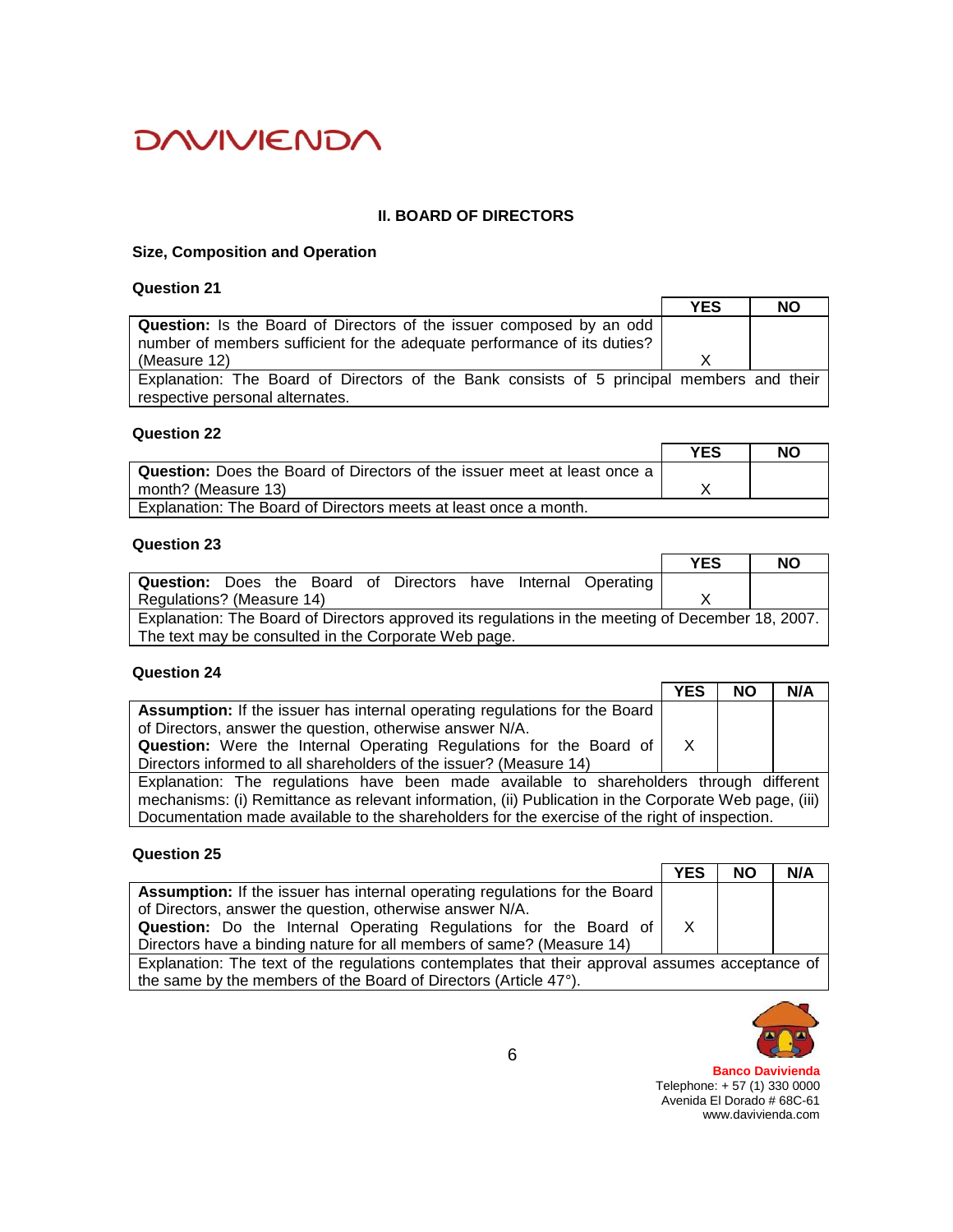#### **Question 26**

|                                                                                        | <b>YES</b>   | <b>NO</b> | N/A |
|----------------------------------------------------------------------------------------|--------------|-----------|-----|
| <b>Assumption:</b> If the issuer has internal operating regulations of the Board       |              |           |     |
| of Directors, answer the question, otherwise answer N/A.                               |              |           |     |
| Question: Do the Internal Operating Regulations for the Board of                       |              |           |     |
| Directors contemplate the subject of information that should be made                   | $\mathsf{X}$ |           |     |
| available to Board members appointed for the first time and in general the             |              |           |     |
| suggestions in Measure 18? (Measure 14)                                                |              |           |     |
| Explanation: This is contemplated in Article 11 of the Board of Directors Regulations. |              |           |     |

### **Question 27**

|                                                                                                   | <b>YES</b>   | ΝO | N/A |
|---------------------------------------------------------------------------------------------------|--------------|----|-----|
| <b>Assumption:</b> If the issuer has internal operating regulations for the Board                 |              |    |     |
| of Directors, answer the question, otherwise answer N/A.                                          |              |    |     |
| Question: Do the Internal Operating Regulations for the Board of                                  |              |    |     |
| Directors contemplate that the minutes of the meetings must identify the                          |              |    |     |
| supports that serve as a basis for the making of decisions, as well as the                        | $\mathsf{X}$ |    |     |
| reasons for conformity or unconformity taken into account to make those                           |              |    |     |
| decisions, and in general the suggestions of Measure 19? (Measure 14)                             |              |    |     |
| Explanation: Article 29 of the Board of Directors Regulations contemplates that in the minutes of |              |    |     |
| the Board of Directors meetings, evidence will be recorded of the studies, rationale and other    |              |    |     |

sources of information that served as a basis for the making of decisions by the Board, as well as the reasons in favor and against that were taken into account to make those decisions.

## **Question 28**

|                                                                                                                                                 | <b>YES</b>   | <b>NO</b> | N/A |
|-------------------------------------------------------------------------------------------------------------------------------------------------|--------------|-----------|-----|
| Assumption: If the issuer has internal operating regulations for the Board<br>of Directors, answer the question, otherwise answer N/A.          |              |           |     |
| Question: Do the Internal Operating Regulations for the Board of                                                                                |              |           |     |
| Directors contemplate the advance term before Board meetings within<br>which information shall be presented to the members and, in general, the | $\mathsf{X}$ |           |     |
| suggestions of Measure 20? (Measure 14)                                                                                                         |              |           |     |
| Explanation: This is contemplated in Article 32 of the Board of Directors Regulations.                                                          |              |           |     |

## **Question 29**

|                                                                                             | <b>YES</b> | <b>NO</b>    | N/A |
|---------------------------------------------------------------------------------------------|------------|--------------|-----|
| Assumption: If the issuer has internal operating regulations for the Board                  |            |              |     |
| of Directors, answer the question, otherwise answer N/A.                                    |            |              |     |
| <b>Question:</b> Is the advance term before Board meetings within which the                 |            |              |     |
| information will be presented to the Board members provided for in the                      |            | $\mathsf{X}$ |     |
| Internal Operating Regulations less than two (2) days? (Measure 20)                         |            |              |     |
| Explanation: Article 32 of the Board of Directors Regulations establishes a minimum advance |            |              |     |

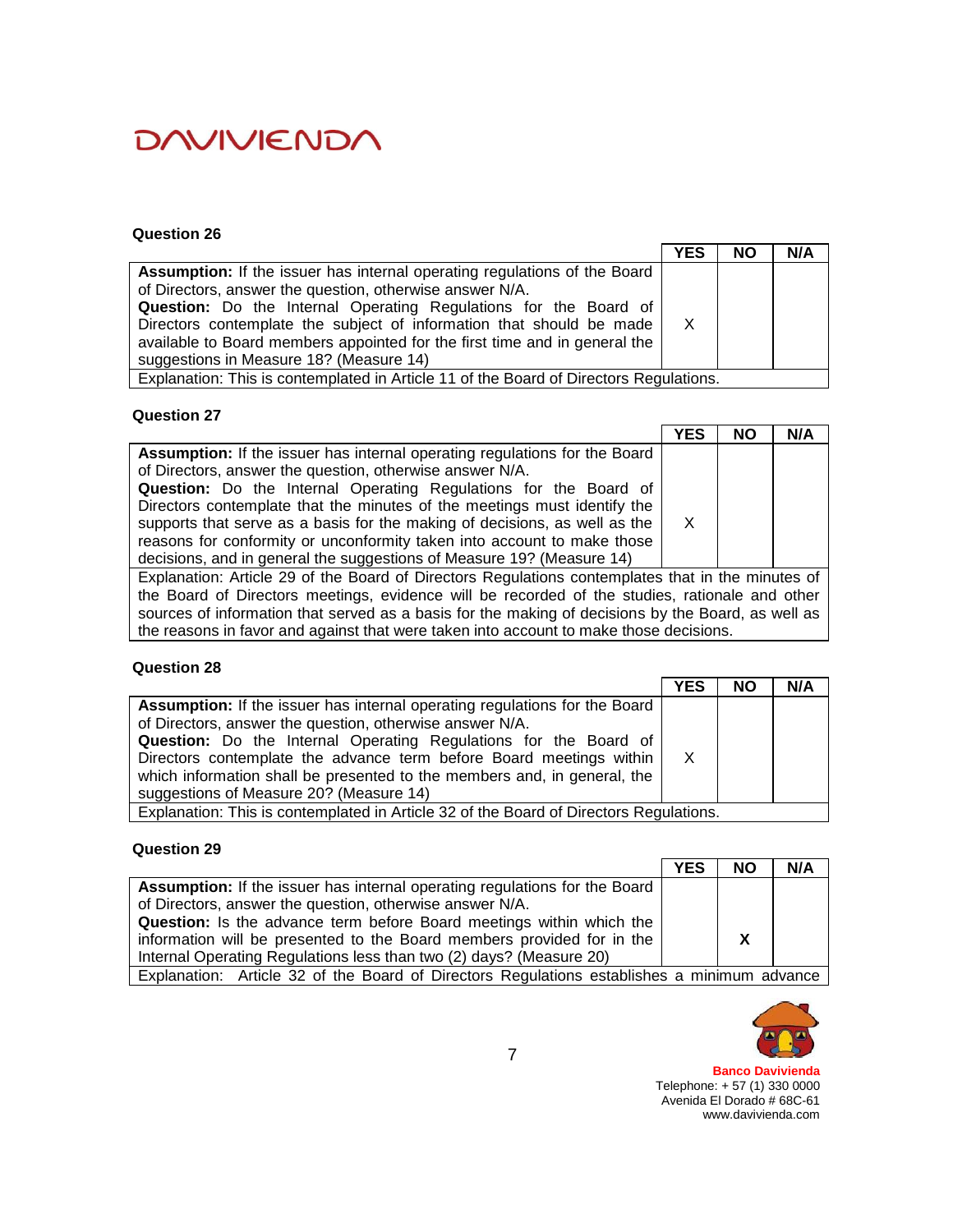# notice term of 2 days.

#### **Question 30**

|                                                                                        | <b>YES</b> | <b>NO</b> | N/A |
|----------------------------------------------------------------------------------------|------------|-----------|-----|
| <b>Assumption:</b> If the issuer has internal operating regulations for the Board      |            |           |     |
| of Directors, answer the question, otherwise answer N/A.                               |            |           |     |
| Question: Do the Internal Operating Regulations for the Board of                       |            |           |     |
| Directors establish the means through which the Board members may                      | X          |           |     |
| collect information presented to them before the meeting? (Measure 20)                 |            |           |     |
| Explanation: This is contemplated in Article 32 of the Board of Directors Regulations. |            |           |     |

#### **Question 31**

|                                                                                        | <b>YES</b> | <b>NO</b> | N/A |
|----------------------------------------------------------------------------------------|------------|-----------|-----|
| <b>Assumption:</b> If the issuer has internal operating regulations for the Board      |            |           |     |
| of Directors, answer the question, otherwise answer N/A.                               |            |           |     |
| <b>Question:</b> Do the Internal Operating Regulations for the Board of                |            |           |     |
| Directors contemplate the possibility that said body, at the request of any            |            |           |     |
| of its members, may hire an external advisor to contribute elements of                 | X          |           |     |
| judgment necessary for the adoption of certain decisions? (Measure 22)                 |            |           |     |
| Explanation: This is contemplated in Article 33 of the Board of Directors Regulations. |            |           |     |

#### **Question 32**

|                                                                                        | <b>YES</b>   | <b>NO</b> | N/A |
|----------------------------------------------------------------------------------------|--------------|-----------|-----|
| Assumption: If the issuer has internal operating regulations for the Board             |              |           |     |
| of Directors, answer the question, otherwise answer N/A.                               |              |           |     |
| Question: Do the Internal Operating Regulations for the Board of                       |              |           |     |
| Directors contemplate the conditions under which said body, at the request             |              |           |     |
| of any of its members, may hire an outside advisor to contribute elements              | $\mathsf{X}$ |           |     |
| of judgment necessary for the adoption of certain decisions? (Measure 22)              |              |           |     |
| Explanation: This is contemplated in Article 33 of the Board of Directors Regulations. |              |           |     |

## **Question 33**

|                                                                                                                                    | <b>YES</b> | <b>NO</b> |
|------------------------------------------------------------------------------------------------------------------------------------|------------|-----------|
| <b>Question:</b> In order to designate a member of the Board of Directors, does                                                    |            |           |
| the issuer take into account that the potential member meets the<br>requirements of professional background, academic training and | X          |           |
| experience for the best performance of his duties? (Measure 15)                                                                    |            |           |
| Explanation: Pursuant to Article 9 of the Board of Directors Regulations, in the election of a Board                               |            |           |
| of Directors member his personal and professional qualities and specialized competences are                                        |            |           |
| taken into consideration.                                                                                                          |            |           |

#### **Question 34**

| -------------                                                                 | NC |
|-------------------------------------------------------------------------------|----|
| <b>Question:</b> Are the majority of the members of the Board of Directors or |    |
|                                                                               |    |

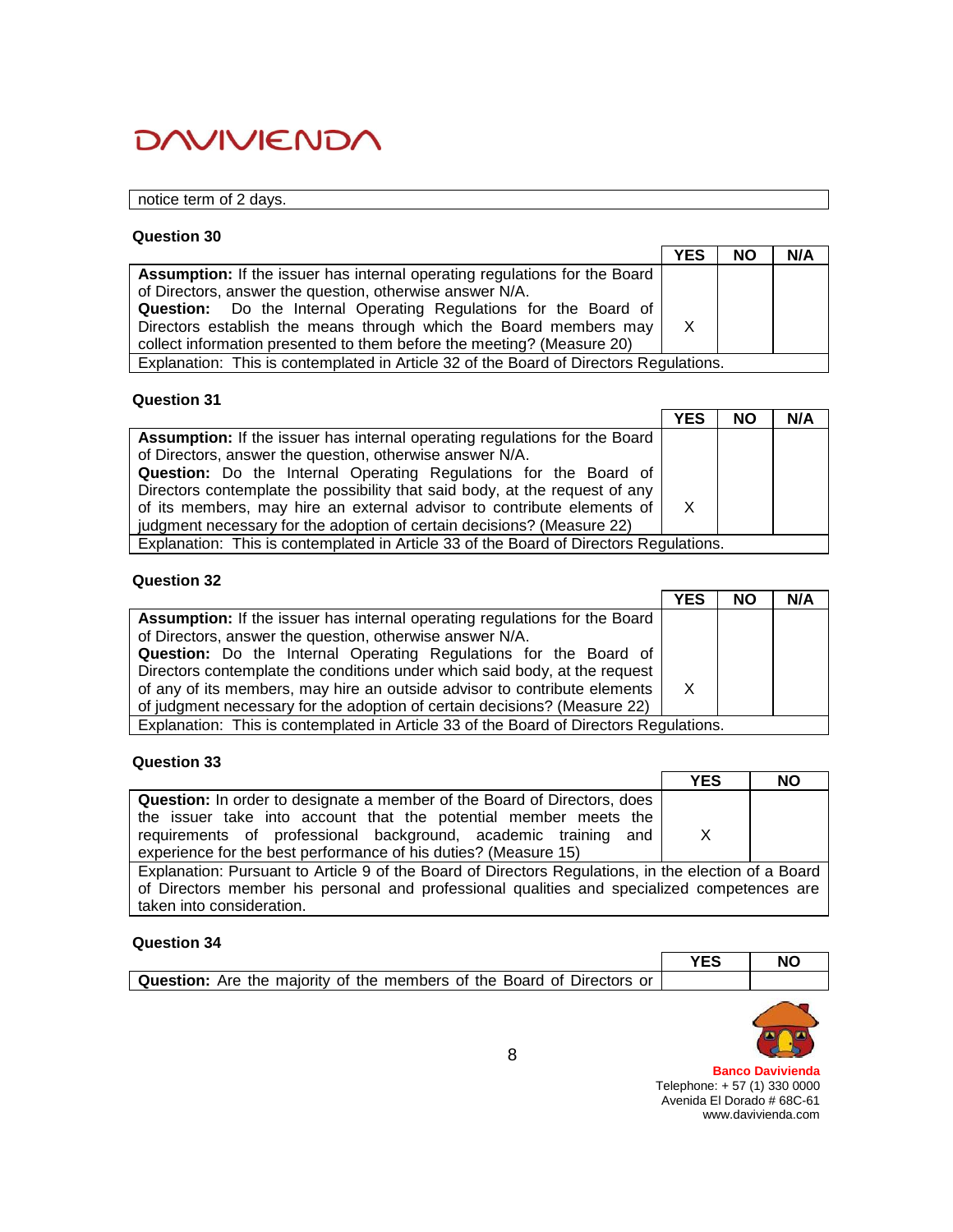| body that substitutes it independent? (Measure 16)                                                 |  |
|----------------------------------------------------------------------------------------------------|--|
| Explanation: They are independent in terms of Measure 16 of the Country Code; that is, there is no |  |
| number of employed people who, when gathered in a meeting and in exercise of their duties as       |  |
| members, can form majorities for decisions, general or special.                                    |  |

### **Duties and rights of Board of Directors members**

### **Question 35**

| NΟ                                                                                                   |
|------------------------------------------------------------------------------------------------------|
|                                                                                                      |
|                                                                                                      |
|                                                                                                      |
|                                                                                                      |
| Explanation: Article 38 of the Board of Directors Regulations contemplates the duties of information |
| of members of the Board. Within these duties are, among others, to report the companies in which     |
| they are shareholders, companies in which they are administrators, and the major activities carried  |
| out as advisors or consultants and the names of the companies to which they render services, if      |
|                                                                                                      |
|                                                                                                      |

# **Question 36**

|                                                                                                  | <b>YES</b> | <b>NO</b> |
|--------------------------------------------------------------------------------------------------|------------|-----------|
| <b>Question:</b> Does the issuer make available to its Board of Directors                        |            |           |
| members appointed for the first time sufficient information in order that                        |            |           |
| they may have specific knowledge regarding the issuer and the sector                             | X          |           |
| where it performs its business? (Measure 18)                                                     |            |           |
| Explanation: When a new director is designated, all general information on the company that will |            |           |

allow him to appreciate the scope of his responsibilities is made available to him; in addition, this is contemplated in Article 11 of the Board of Directors Regulations.

## **Question 37**

|                                                                                            | <b>YES</b> | <b>NO</b> |
|--------------------------------------------------------------------------------------------|------------|-----------|
| <b>Question:</b> Does the issuer make available to its Board of Directors                  |            |           |
| members appointed for the first time information related to the                            |            |           |
| responsibilities, obligations and functions that derive from the position?                 | x          |           |
| (Measure 18)                                                                               |            |           |
| Explanation: The delivery of the Bylaws, Good Corporate Governance Code and Regulations of |            |           |
| the Roard of Directors, among others is contemplated. These documents detail the functions |            |           |

the Board of Directors, among others, is contemplated. These documents detail the functions, obligations and responsibilities of the Board of Directors members.

#### **Question 38**

|                                                                                 | <b>YES</b> | NΟ |
|---------------------------------------------------------------------------------|------------|----|
| <b>Question:</b> Do the minutes of the Board of Directors meetings identify the |            |    |
| studies, rationale and other sources of information that serve as basis for     |            |    |
| the making of decisions? (Measure 19)                                           |            |    |

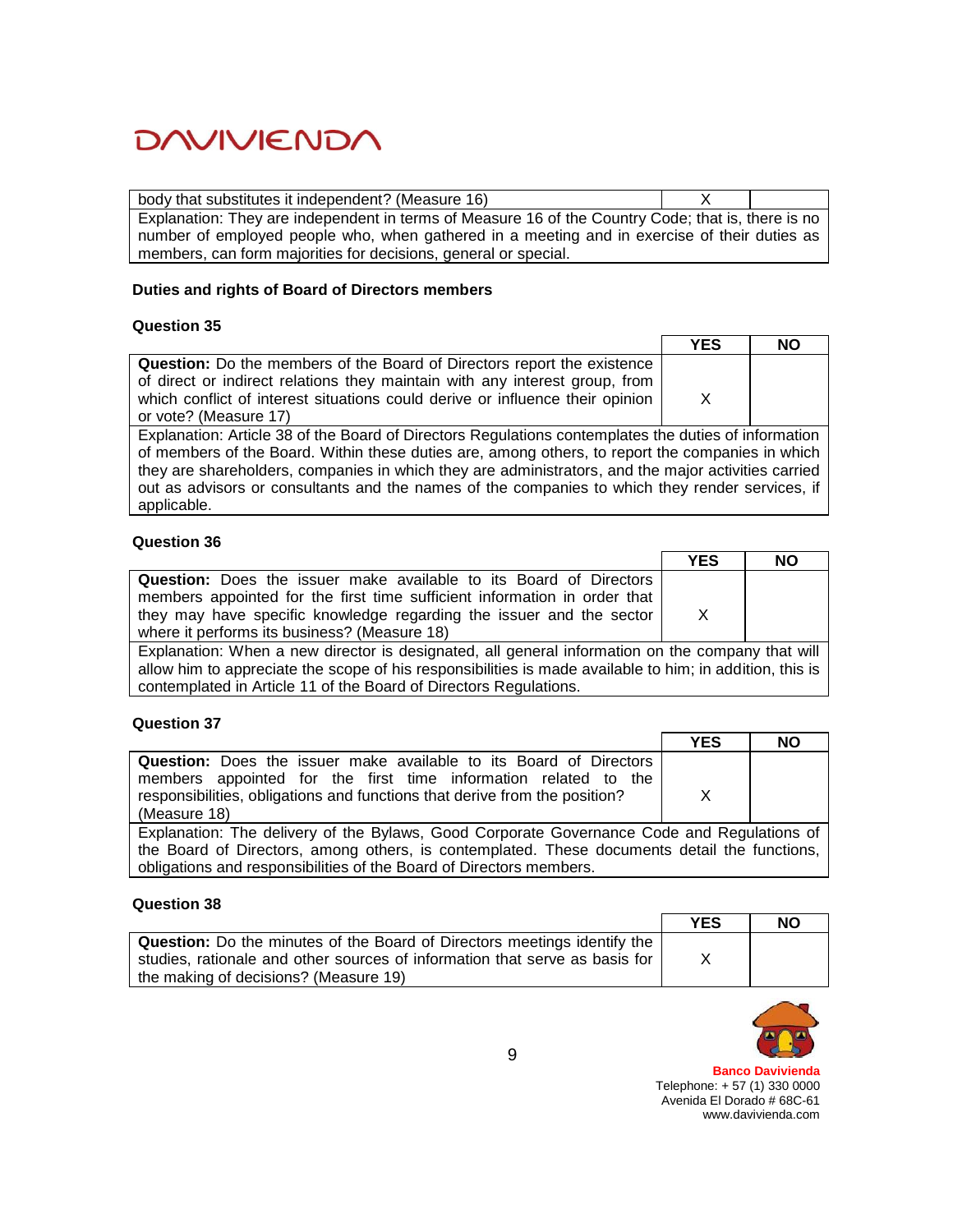Explanation: The minutes contain information related to the documents that served as bases for the making of decisions; those documents are kept as annexes to the minutes.

### **Question 39**

|                                                                                                                                                                                                                                                                                                                                                                                                    | <b>YES</b> | <b>NO</b> |
|----------------------------------------------------------------------------------------------------------------------------------------------------------------------------------------------------------------------------------------------------------------------------------------------------------------------------------------------------------------------------------------------------|------------|-----------|
| <b>Question:</b> Do the minutes of the Board of Directors meetings include the<br>reasons for conformity or inconformity taken into account in the making of<br>decisions? (Measure 19)                                                                                                                                                                                                            | X          |           |
| Explanation: The minutes of the Board of Directors meetings reflect the analysis carried out of the<br>subject submitted for consideration and evidence is recorded of the studies, rationale and other<br>sources of information that served as basis for the making of decisions, as well as the reasons in<br>favor and against that were taken into account for the making of these decisions. |            |           |

#### **Question 40**

|                                                                           | <b>YES</b> | <b>NO</b> |
|---------------------------------------------------------------------------|------------|-----------|
| <b>Question:</b> Does the issuer make available to the Board of Directors |            |           |
| members, at least two (2) days or more in advance, the information that   |            |           |
| may be relevant for the making of decisions, according to the agenda      | X          |           |
| contained in the Notice to the meeting? (Measure 20)                      |            |           |
| Explanation: This information is sent by e-mail.                          |            |           |

#### **Question 41**

|                                                                                                   | YES | <b>NO</b> | N/A |
|---------------------------------------------------------------------------------------------------|-----|-----------|-----|
| Assumption: If the Board of Directors of the issuer has alternate                                 |     |           |     |
| members, answer the question, otherwise, answer N/A.                                              |     |           |     |
| Question: Does the issuer have mechanisms that permit the Alternate                               |     |           |     |
| Members to stay adequately informed about the subjects submitted to                               |     |           |     |
| consideration by the Board of Directors, in such a way that whey they                             | X   |           |     |
| replace the principal members, they will have the necessary knowledge to                          |     |           |     |
| perform this job? (Measure 21)                                                                    |     |           |     |
| Explanation: The Regulations of the Board of Directors establish the mechanism used to keep       |     |           |     |
| alternate members of the Board duly informed in order that they will have the necessary knowledge |     |           |     |
| when they have to act as principal members.                                                       |     |           |     |

# **Question 42**

|                                                                                | <b>YES</b> | <b>NO</b> |
|--------------------------------------------------------------------------------|------------|-----------|
| <b>Question:</b> Does the issuer have a budget item that supports the eventual |            |           |
| hiring of an external advisor by the Board of Directors, at the request of     |            |           |
| any of its members, in order to contribute elements of judgment necessary      | X          |           |
| for the adoption of certain decisions? (Measure 22)                            |            |           |
| Explanation: The budget contemplates an item for this purpose.                 |            |           |

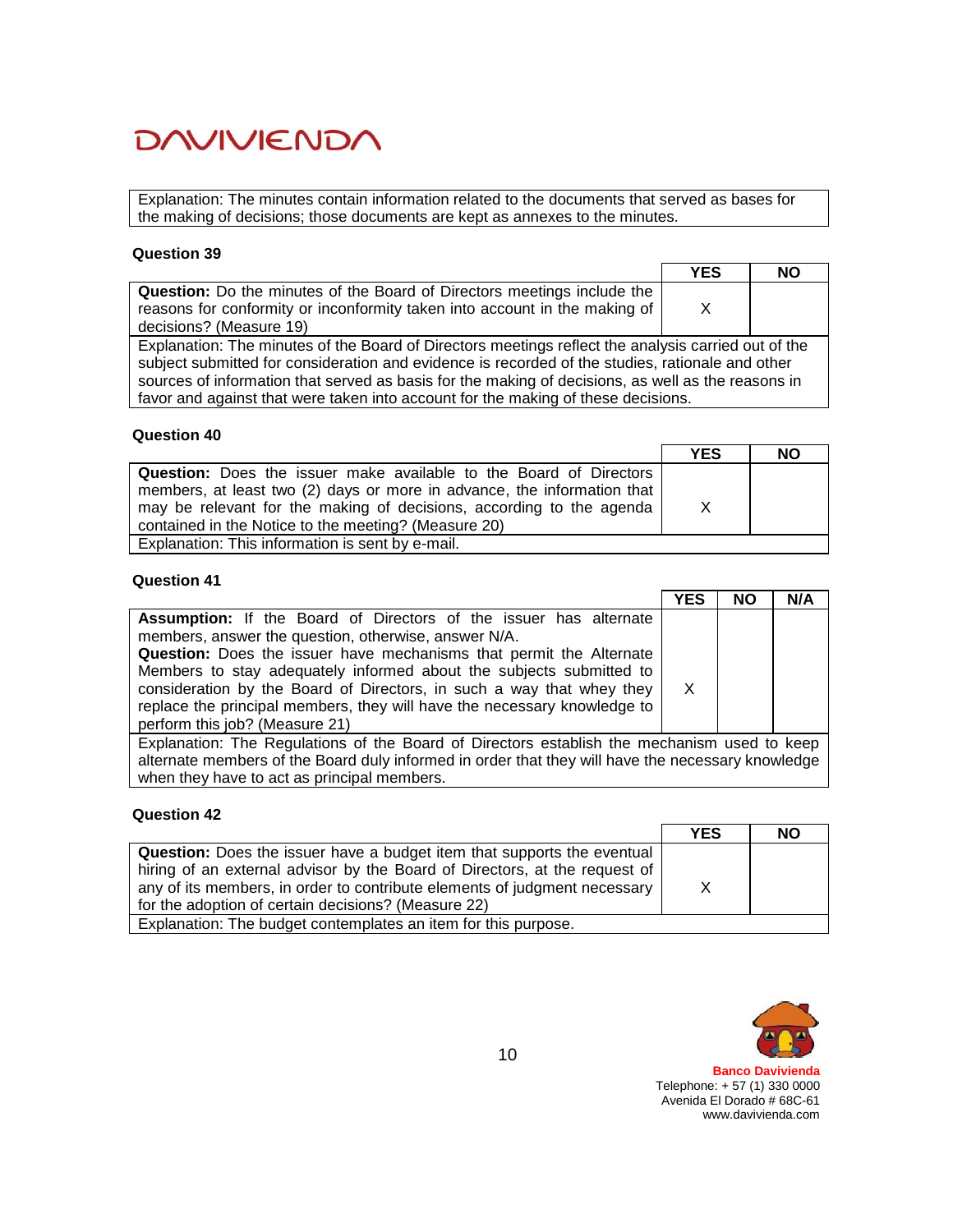### **Supporting Committees**

### **Question 43**

|                                                                                                      | <b>YES</b> | <b>NO</b> | N/A |
|------------------------------------------------------------------------------------------------------|------------|-----------|-----|
| <b>Assumption:</b> If a permanent committee exists, other than the one legally                       |            |           |     |
| required, whose function is, among others, to support the Board of                                   |            |           |     |
| Directors on subjects of appointments and remunerations, answer the                                  |            |           |     |
| question, otherwise answer N/A.                                                                      |            |           |     |
| <b>Question:</b> Does the Appointments and Remunerations Committee have at                           |            |           |     |
| least one member of the Board of Directors? (Measure 23)                                             |            |           |     |
| Explanation: Currently, Article 24 of the Board of Directors Regulations defines it as the Committee |            |           |     |
| in charge of proposing the principles and parameters for appointment and remuneration of             |            |           |     |
| employees, including top management.                                                                 |            |           |     |

#### **Question 44**

|                                                                                                                                                                                                                                                                                                                                                                                                                                                                                                                     | <b>YES</b> | <b>NO</b> | N/A |
|---------------------------------------------------------------------------------------------------------------------------------------------------------------------------------------------------------------------------------------------------------------------------------------------------------------------------------------------------------------------------------------------------------------------------------------------------------------------------------------------------------------------|------------|-----------|-----|
| Assumption: If a permanent committee exists, other than the one legally<br>required, whose function is, among others, to support the Board of<br>Directors on subjects of appointments and remunerations, answer the<br>question, otherwise answer N/A.<br><b>Question:</b> Does the Appointments and Remunerations committee   X<br>support the Board of Directors in the reviewing the performance of top<br>management, understood as the President and officers of the immediately<br>lower level? (Measure 24) |            |           |     |
| Explanation: Currently, Article 24 of the Board of Directors Regulations defines it as the Committee                                                                                                                                                                                                                                                                                                                                                                                                                |            |           |     |
| in charge of proposing the principles and parameters for appointment and remuneration of                                                                                                                                                                                                                                                                                                                                                                                                                            |            |           |     |
| employees, including top management.                                                                                                                                                                                                                                                                                                                                                                                                                                                                                |            |           |     |

## **Question 45**

|                                                                                                      | <b>YES</b> | <b>NO</b> | N/A |
|------------------------------------------------------------------------------------------------------|------------|-----------|-----|
| <b>Assumption:</b> If a permanent committee exists, other than the one legally                       |            |           |     |
| required, whose function is, among others, to support the Board of                                   |            |           |     |
| Directors on subjects of appointments and remunerations, answer the                                  |            |           |     |
| question, otherwise answer N/A.                                                                      |            |           |     |
| <b>Question:</b> Does the Appointments and Remunerations committee                                   |            |           |     |
| propose a remuneration and salary policy for employees of the issuer,                                |            |           |     |
| including top management? (Measure 24)                                                               |            |           |     |
| Evalopation: Currently, Article 24 of the Beerd of Directors Bequietions defines it as the Committee |            |           |     |

Explanation: Currently, Article 24 of the Board of Directors Regulations defines it as the Committee in charge of proposing the principles and parameters for appointment and remuneration of employees, including top management.

**Question 46**

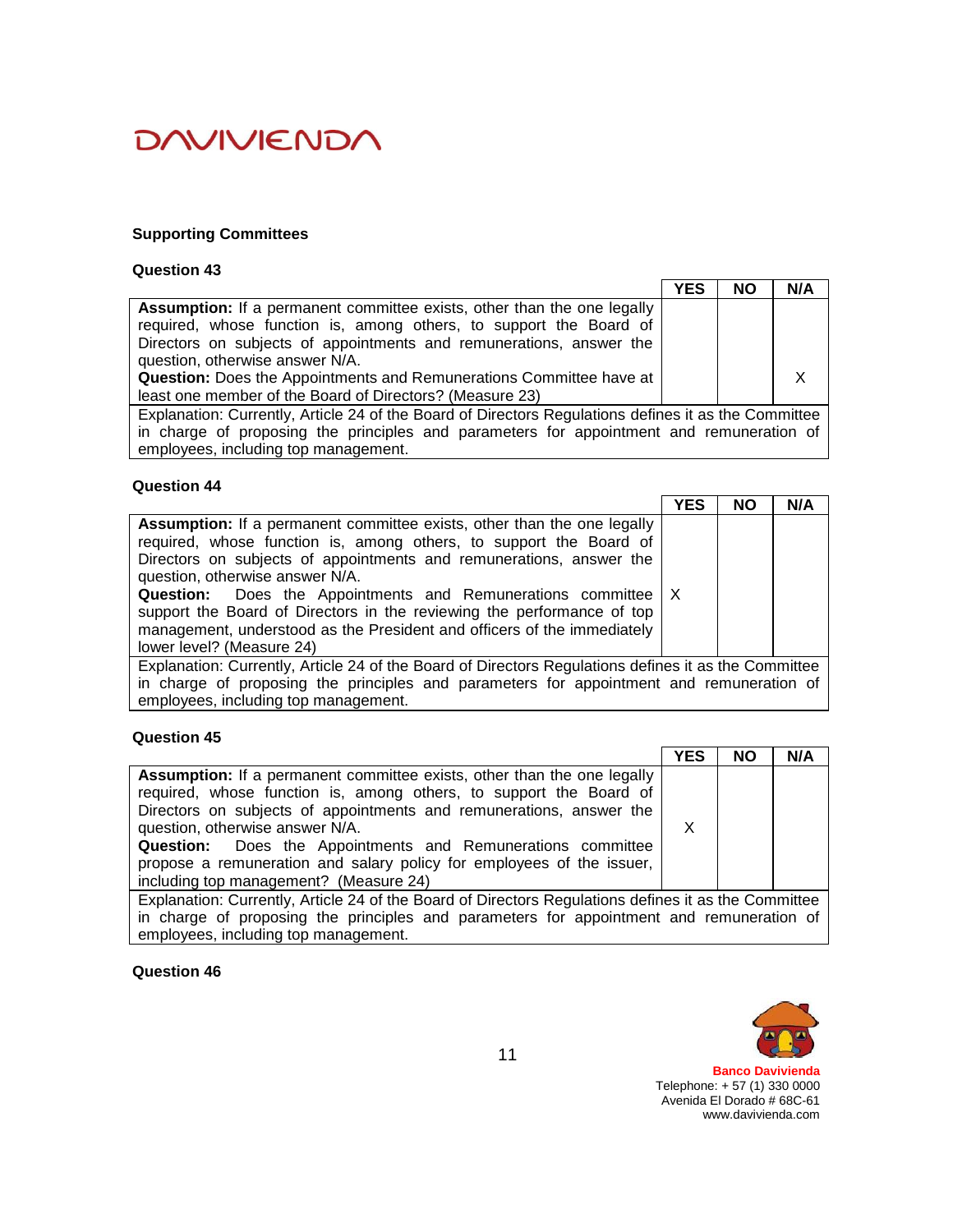|                                                                                                                                                                                                                                                                                                                                                                                                                                                                    | <b>YES</b> | <b>NO</b> | N/A |
|--------------------------------------------------------------------------------------------------------------------------------------------------------------------------------------------------------------------------------------------------------------------------------------------------------------------------------------------------------------------------------------------------------------------------------------------------------------------|------------|-----------|-----|
| <b>Assumption:</b> If a permanent committee exists, other than the one legally<br>required, whose function is, among others, to support the Board of<br>Directors on subjects of appointments and remunerations, answer the<br>question, otherwise answer N/A.<br><b>Question:</b> Does the Appointments and Remunerations committee<br>propose the appointment, remuneration and removal of the President of<br>the company or whoever replaces him? (Measure 24) | X          |           |     |
| Explanation: Currently, Article 24 of the Board of Directors Regulations defines it as the Committee                                                                                                                                                                                                                                                                                                                                                               |            |           |     |
| in charge of proposing the principles and parameters for appointment and remuneration of                                                                                                                                                                                                                                                                                                                                                                           |            |           |     |
| employees, including top management.                                                                                                                                                                                                                                                                                                                                                                                                                               |            |           |     |

### **Question 47**

|                                                                                                                                                                                                                                                                                                                                                                                                                    | <b>YES</b> | <b>NO</b> | N/A |
|--------------------------------------------------------------------------------------------------------------------------------------------------------------------------------------------------------------------------------------------------------------------------------------------------------------------------------------------------------------------------------------------------------------------|------------|-----------|-----|
| Assumption: If a permanent committee exists, other than the one legally<br>required, whose function is, among others, to support the Board of<br>Directors on subjects of appointments and remunerations, answer the<br>question, otherwise answer N/A.<br>Question: Does the Appointments and Remunerations committee<br>propose objective criteria whereby the issuer hires its main executives?<br>(Measure 24) |            |           |     |
| Explanation: Currently, Article 24 of the Board of Directors Regulations defines it as the Committee                                                                                                                                                                                                                                                                                                               |            |           |     |
| in charge of proposing the principles and parameters for appointment and remuneration of<br>employees, including top management.                                                                                                                                                                                                                                                                                   |            |           |     |

## **Question 48**

| YES | <b>NO</b> | N/A                                                                                           |
|-----|-----------|-----------------------------------------------------------------------------------------------|
|     |           |                                                                                               |
|     |           |                                                                                               |
|     |           |                                                                                               |
|     |           |                                                                                               |
| X   |           |                                                                                               |
|     |           |                                                                                               |
|     |           |                                                                                               |
|     |           |                                                                                               |
|     |           | Explanation: The committee is made up by three members, one of which is a member of the Board |

# **Question 49**

|                                                                                | <b>YES</b> | <b>NO</b> | N/A |
|--------------------------------------------------------------------------------|------------|-----------|-----|
| <b>Assumption:</b> If a permanent committee exists, other than the one legally |            |           |     |
| required, whose function is, among others, to support the Board of             |            |           |     |
| Directors on subjects of corporate governance, answer the question,            |            |           |     |
| otherwise answer N/A.                                                          |            |           |     |
| <b>Question:</b> Does the Corporate Governance committee endeavor to           |            |           |     |
| achieve that the shareholders and the market in general have full, true and    |            |           |     |

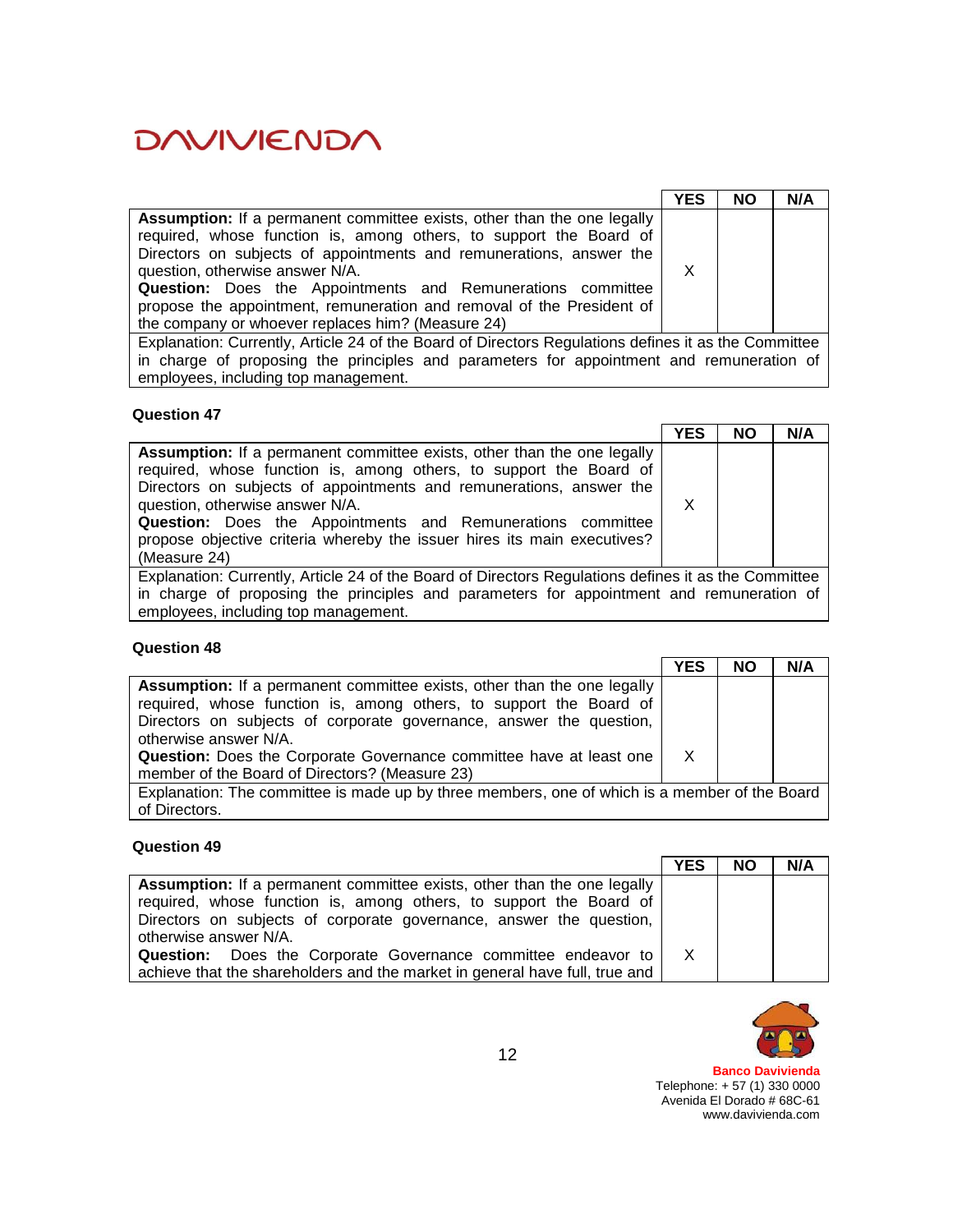| timely access to the issuer's information that must be disclosed? (Measure                      |  |  |
|-------------------------------------------------------------------------------------------------|--|--|
| 25)                                                                                             |  |  |
| Explanation: The Committee evaluates the quality and timeliness of the information that is made |  |  |
| available to shareholders, investors and the market in general.                                 |  |  |

#### **Question 50**

|                                                                                                  | <b>YES</b>   | <b>NO</b> | N/A |
|--------------------------------------------------------------------------------------------------|--------------|-----------|-----|
| Assumption: If a permanent committee exists, other than the one legally                          |              |           |     |
| required, whose function is, among others, to support the Board of                               |              |           |     |
| Directors on subjects of corporate governance, answer the question,                              |              |           |     |
| otherwise answer N/A.                                                                            |              |           |     |
| <b>Question:</b> Does the Corporate Governance committee report on the                           | $\mathsf{X}$ |           |     |
| performance of the Audit Committee? (Measure 25)                                                 |              |           |     |
| Explanation: The Committee studies the activities carried out by the Audit Committee in order to |              |           |     |
| establish that its duties are in conformity with applicable legal regulations.                   |              |           |     |

#### **Question 51**

|                                                                                                                                                                                                                      | <b>YES</b> | <b>NO</b> | N/A |
|----------------------------------------------------------------------------------------------------------------------------------------------------------------------------------------------------------------------|------------|-----------|-----|
| Assumption: If a permanent committee exists, other than the one legally<br>required, whose function is, among others, to support the Board of<br>Directors on subjects of corporate governance, answer the question, |            |           |     |
| otherwise answer N/A.<br><b>Question:</b> Does the Corporate Governance committee review and                                                                                                                         | $\times$   |           |     |
| evaluate the manner in which the Board of Directors fulfills its duties during<br>the period? (Measure 25)                                                                                                           |            |           |     |
| Explanation: The Committee reviews the fulfillment of the Board of Directors' duties                                                                                                                                 |            |           |     |

#### **Question 52**

|                                                                                                                                                      | YES | <b>NO</b> | N/A |
|------------------------------------------------------------------------------------------------------------------------------------------------------|-----|-----------|-----|
| <b>Assumption:</b> If a permanent committee exists, other than the one legally<br>required, whose function is, among others, to support the Board of |     |           |     |
| Directors on subjects of corporate governance, answer the question,<br>otherwise answer N/A.                                                         |     |           |     |
| Question: Does the Corporate Governance committee monitor the<br>negotiations made by Board members with shares issued by the Company                | X   |           |     |
| or by other companies of the same group? (Measure 25)                                                                                                |     |           |     |
| Evalopation: The Committee menitors the possibilizer certied out by members of the Poerd of                                                          |     |           |     |

Explanation: The Committee monitors the negotiations carried out by members of the Board of Directors with shares issued by the company or by group companies that represent as a minimum 5% of the total shares of the company in which it holds shares. This duty is contemplated in Article 6 of the Regulations of the Corporate Governance Committee.

#### **Question 53**

|                                                                                | YES   NO | N/A |
|--------------------------------------------------------------------------------|----------|-----|
| <b>Assumption:</b> If a permanent committee exists, other than the one legally |          |     |

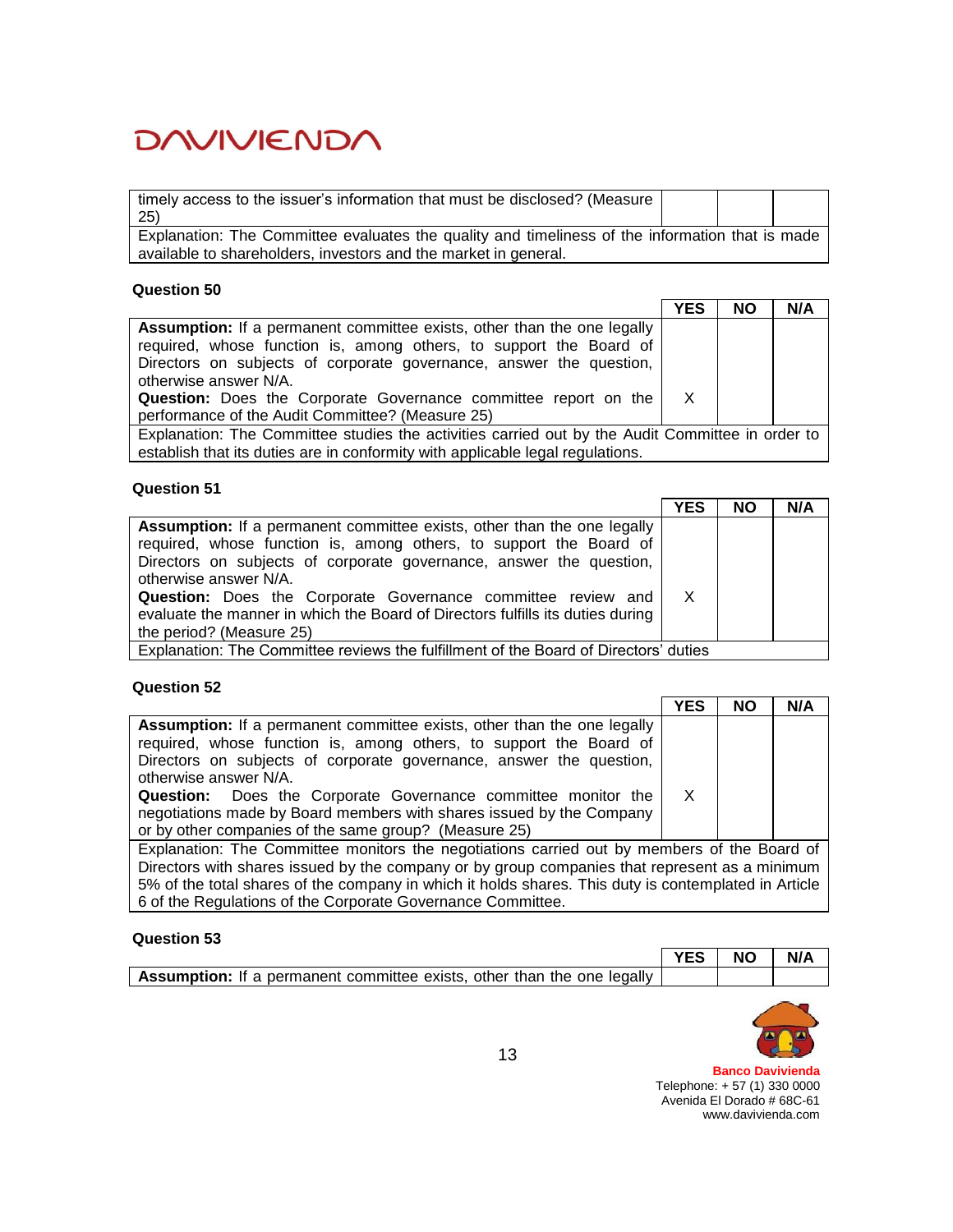| required, whose function is, among others, to support the Board of     |  |  |
|------------------------------------------------------------------------|--|--|
| Directors on subjects of corporate governance, answer the question,    |  |  |
| otherwise answer N/A.                                                  |  |  |
| <b>Question:</b> Does the Corporate Governance committee supervise the |  |  |
| fulfillment of the policy of remuneration for management? (Measure 25) |  |  |

Explanation: During its meetings the committee monitors compliance with Corporate Governance policies, in accordance with the directives of Article 6, Paragraph (e) of the Rules of the Committee for Corporate Governance.

## **Question 54**

|                                                                                   | <b>YES</b> | <b>NO</b> |
|-----------------------------------------------------------------------------------|------------|-----------|
| <b>Question:</b> In addition to the duties established by law or the bylaws, does |            |           |
| the Audit Committee issue a pronouncement, by means of a written report,          |            |           |
| regarding the possible operations that are planned with related parties?          |            |           |
| (Measure 26)                                                                      |            |           |

Explanation: Operations with related parties in Davivienda correspond mainly to financial and transactional operations in the ordinary course of business. Applicable financial legislation establishes limits and express conditions to carry out these operations, including in some cases unanimous approval by the Board of Directors. The specific regulation that exists on this subject for the financial sector is fulfilled in its entirety by Davivienda.

## **Question 55**

|                                                                                                | <b>YES</b> | <b>NO</b> |
|------------------------------------------------------------------------------------------------|------------|-----------|
| <b>Question:</b> In addition to the duties established by law or the bylaws, does              |            |           |
| the Audit Committee verify that the possible operations that are planned                       |            |           |
| with related parties are performed under market conditions and do not                          |            | X         |
| violate equal treatment among shareholders? (Measure 26)                                       |            |           |
| Explanation: The Audit Committee supervises that operations with related parties are performed |            |           |
| within the limits and conditions established by financial legislation.                         |            |           |

#### **Question 56**

|                                                                                                  | <b>YES</b> | <b>NO</b> |
|--------------------------------------------------------------------------------------------------|------------|-----------|
| <b>Question:</b> In addition to the duties established by law or the bylaws, does                |            |           |
| the Audit Committee establish the policies, criteria and practices that the                      |            |           |
| issuer will use in the development and disclosure of its financial                               | $\times$   |           |
| information? (Measure 26)                                                                        |            |           |
| Explanation: The Audit Committee approved the policies, criteria and practices in its meeting of |            |           |
| April, 2008.                                                                                     |            |           |

## **Question 57**

|                                                                                   | <b>YES</b> | NΟ |
|-----------------------------------------------------------------------------------|------------|----|
| <b>Question:</b> In addition to the duties established by law or the bylaws, does |            |    |
| the Audit Committee define mechanisms to consolidate information from             |            |    |
| the issuer's control bodies for presentation of the information to the Board      |            |    |

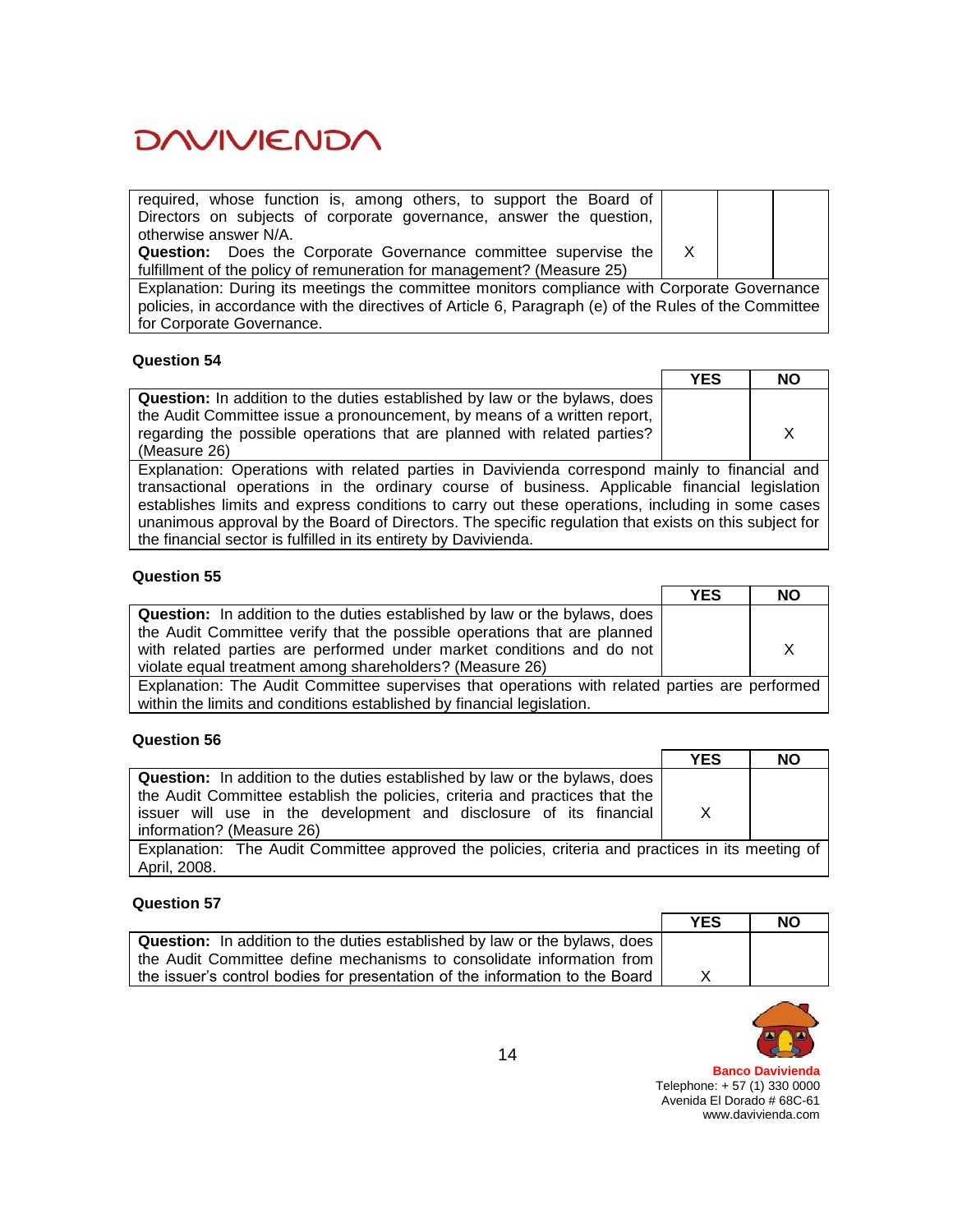of Directors? (Measure 26) Explanation: In its meeting of the month of April, 2008 the Audit Committee approved the policies, criteria and practices used for the consolidation, reporting and disclosure of financial information and defined the mechanisms to consolidate information from the Bank's control bodies for presentation to the Board.

# **III. DISCLOSURE OF FINANCIAL AND NON FINANCIAL INFORMATION**

### **Requests for Information**

### **Question 58**

|                                                                                                  | <b>YES</b> | <b>NO</b> |
|--------------------------------------------------------------------------------------------------|------------|-----------|
| <b>Question:</b> Does the issuer have a service or contact point available to                    |            |           |
| investors that serves as communication channel between the latter and                            | X          |           |
| the former? (Measure 27)                                                                         |            |           |
| Explanation: The Bank has an office for servicing shareholders and investors, located at Avenida |            |           |
| El Dorado No. 68B - 31, First Floor, Torre Bolívar Building, Bogotá, D.C. In addition, it has    |            |           |
| established contact telephone numbers and a corporate web page link to receive comments. The     |            |           |
| information is available at the corporate website, under the Investors tab.                      |            |           |

#### **Question 59**

|                                                                                         | <b>YES</b> | <b>NO</b> |
|-----------------------------------------------------------------------------------------|------------|-----------|
| <b>Question:</b> When, in the issuer's criterion, it is considered that the answer      |            |           |
| to an investor may place him at an advantage, does the former guarantee                 |            |           |
| the access to that answer to the remaining investors in an immediate                    |            |           |
| manner, according to the mechanisms that the issuer has established for                 | X          |           |
| that purpose and in the same economic conditions? (Measure 28)                          |            |           |
| Explanation: The information will be made available through the Corporate Web page. The |            |           |
| mechanisms are established in the Code of Good Corporate Governance and in the Guide to |            |           |
| Shareholder Rights and Responsibilities.                                                |            |           |

#### **Question 60**

|                                                                                       | <b>YES</b> | <b>NO</b> |
|---------------------------------------------------------------------------------------|------------|-----------|
| <b>Question:</b> Can a group of shareholders request the performance of               |            |           |
| specialized audits? (Measure 29)                                                      |            |           |
| Explanation: This is contemplated in Article 8 of the Good Corporate Governance Code. |            |           |

### **Question 61**

|                                                                              | <b>YES</b> | <b>NO</b> | N/A |
|------------------------------------------------------------------------------|------------|-----------|-----|
| <b>Assumption:</b> If a group of shareholders can request the performance of |            |           |     |
| specialized audits, answer the question, otherwise answer N/A.               |            |           |     |

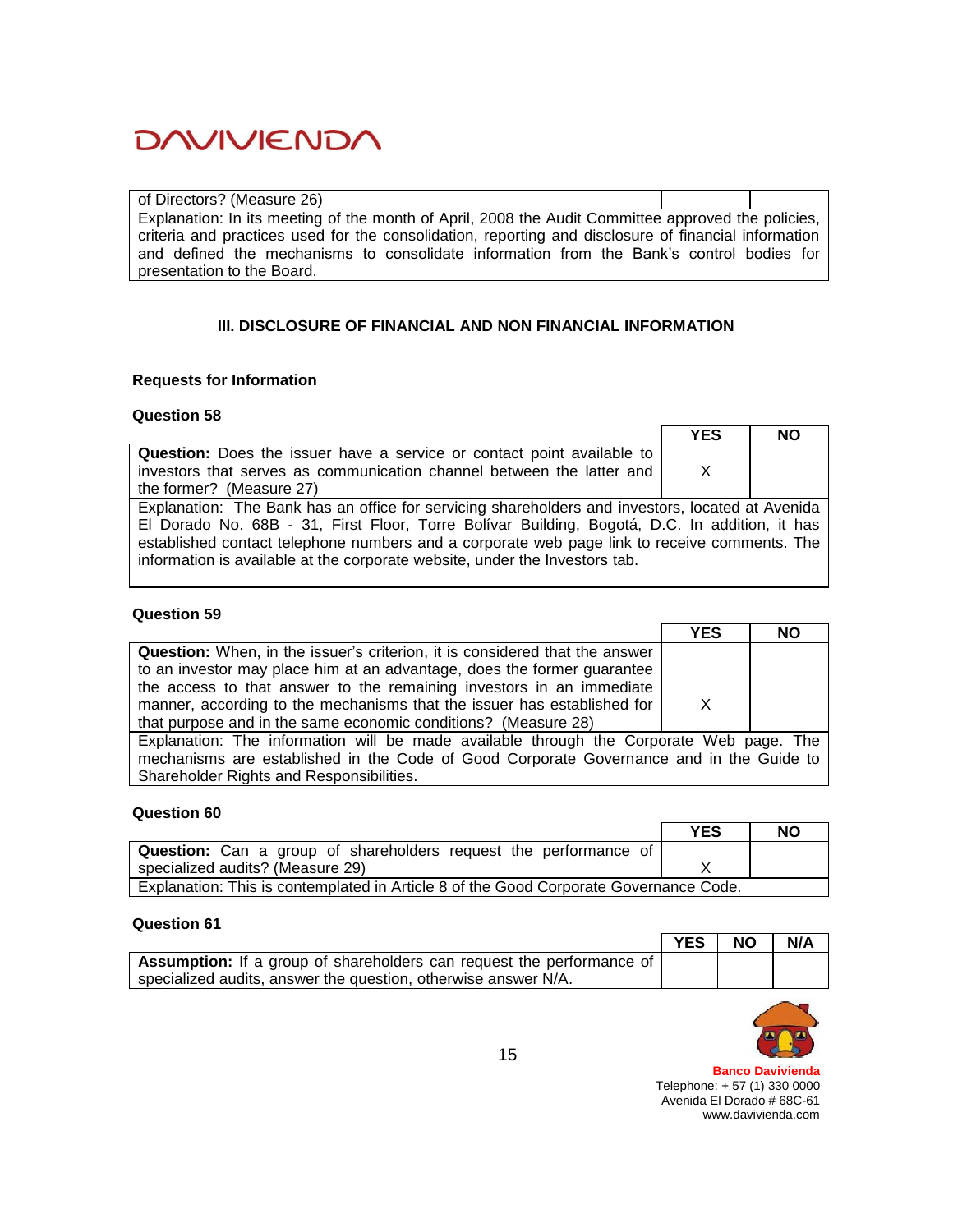**Question:** Is there a procedure that determines the shareholding percentage by which specialized audits may be requested? (Measure 30)  $\overrightarrow{X}$ Explanation: The mechanism is contemplated in Article 8 of the Good Corporate Governance Code.

### **Question 62**

|                                                                                         | <b>YES</b> | <b>NO</b> | N/A |
|-----------------------------------------------------------------------------------------|------------|-----------|-----|
| Assumption: If a group of shareholders can request the performance of                   |            |           |     |
| specialized audits, answer the question, otherwise answer N/A.                          |            |           |     |
| <b>Question:</b> Is there a procedure that determines the reasons whereby the           | X          |           |     |
| shareholding percentage by which specialized audits may be requested                    |            |           |     |
| was defined? (Measure 30)                                                               |            |           |     |
| Explanation: This is contemplated in Article 13 of the Guide to Shareholders Rights and |            |           |     |
| Obligations, which is published in the corporate web page.                              |            |           |     |

## **Question 63**

|                                                                                       | <b>YES</b> | <b>NO</b> | N/A |  |  |  |
|---------------------------------------------------------------------------------------|------------|-----------|-----|--|--|--|
| <b>Assumption:</b> If a group of shareholders can request the performance of          |            |           |     |  |  |  |
| specialized audits, answer the question, otherwise answer N/A.                        |            |           |     |  |  |  |
| <b>Question:</b> Is there a procedure that determines the requirements of the         |            |           |     |  |  |  |
| request for a specialized audit?                                                      |            |           |     |  |  |  |
| Explanation: This is contemplated in Article 8 of the Good Corporate Governance Code. |            |           |     |  |  |  |

## **Question 64**

|                                                                                       | <b>YES</b> | <b>NO</b> | N/A |  |  |
|---------------------------------------------------------------------------------------|------------|-----------|-----|--|--|
| <b>Assumption:</b> If a group of shareholders can request the performance of          |            |           |     |  |  |
| specialized audits, answer the question, otherwise answer N/A.                        |            |           |     |  |  |
| <b>Question:</b> Is there a procedure that determines to whom the practice of         |            |           |     |  |  |
| the specialized audits corresponds and how the designation is made? $\vert$ X         |            |           |     |  |  |
| (Measure 30)                                                                          |            |           |     |  |  |
| Explanation: This is contemplated in Article 8 of the Good Corporate Governance Code. |            |           |     |  |  |

## **Question 65**

|                                                                                       | <b>YES</b> | <b>NO</b> | N/A |  |  |
|---------------------------------------------------------------------------------------|------------|-----------|-----|--|--|
| <b>Assumption:</b> If a group of shareholders can request the performance of          |            |           |     |  |  |
| specialized audits, answer the question, otherwise answer N/A.                        |            |           |     |  |  |
| <b>Question:</b> Is there a procedure that determines who must bear the cost of       |            |           |     |  |  |
| the specialized audits? (Measure 30                                                   |            |           |     |  |  |
| Explanation: This is contemplated in Article 8 of the Good Corporate Governance Code. |            |           |     |  |  |

#### **Question 66**

|                                                                                    | <b>YES</b> | <b>NO</b> | N/A |
|------------------------------------------------------------------------------------|------------|-----------|-----|
| <sup>1</sup> Assumption: If a group of shareholders can request the performance of |            |           |     |
| specialized audits, answer the question, otherwise answer N/A.                     |            |           |     |

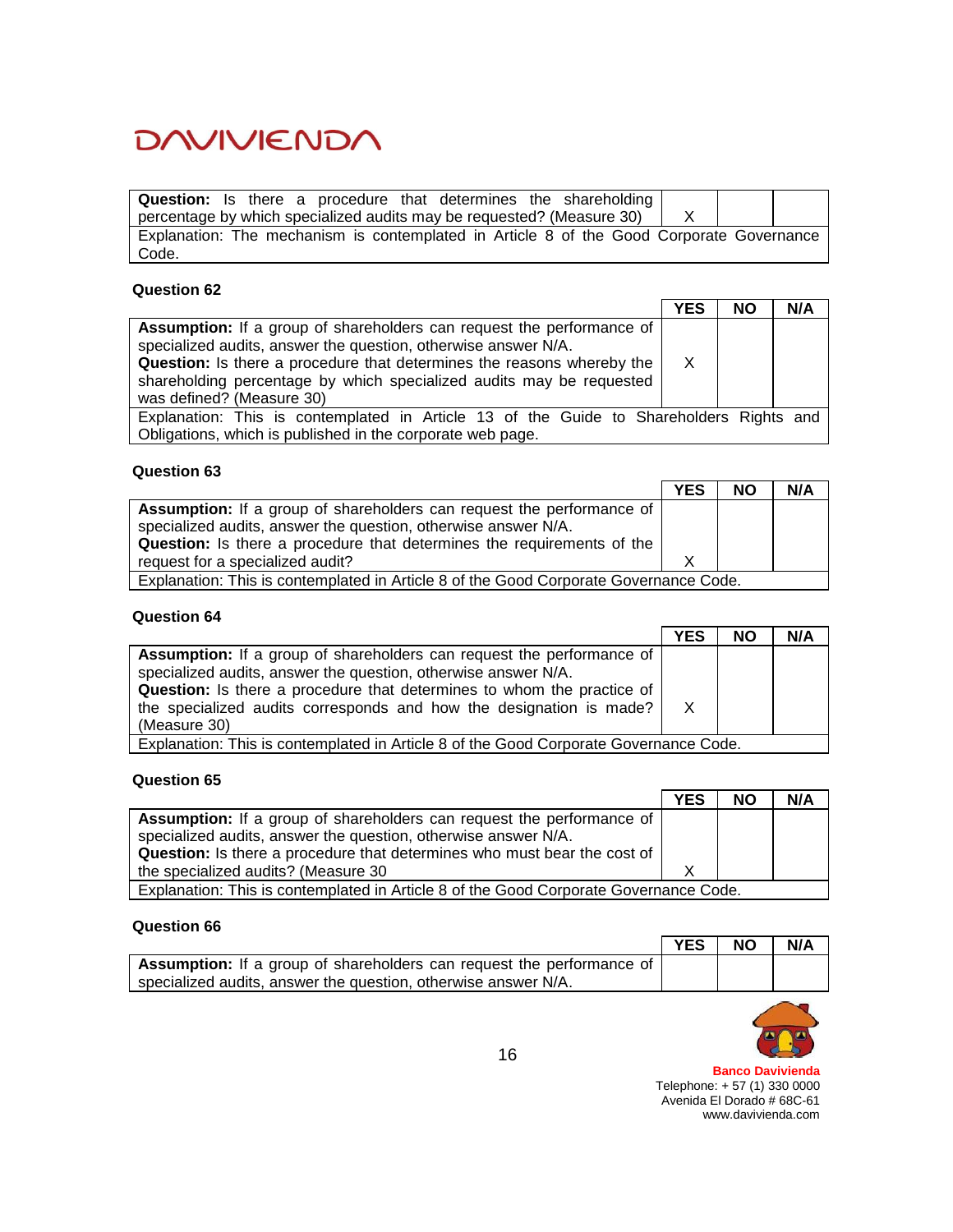| <b>Question:</b> Are there exact time frames provided for each of the phases or       |  |  |
|---------------------------------------------------------------------------------------|--|--|
| steps of the procedure related to the contracting of specialized audits?              |  |  |
| (Measure 30)                                                                          |  |  |
| Explanation: This is contemplated in Article 8 of the Good Corporate Governance Code. |  |  |

#### **Information to the market**

## **Question 67**

|                                                                                                  | <b>YES</b> | <b>NO</b> |
|--------------------------------------------------------------------------------------------------|------------|-----------|
| Question: Are there mechanisms provided by the issuer which allow                                |            |           |
| disclosure to shareholders and other investors of material findings                              | X          |           |
| resulting from internal control activities? (Measure 31)                                         |            |           |
| Explanation: Through the Statutory Auditor's report to the General Stockholders' Meeting and the |            |           |
| Internal Control System report.                                                                  |            |           |

#### **Question 68**

|                                                      |  |  |  |  |  | (Measure 32). The issuer discloses to the market the general policies applicable to the |  |
|------------------------------------------------------|--|--|--|--|--|-----------------------------------------------------------------------------------------|--|
| remuneration and to any economic benefit granted to: |  |  |  |  |  |                                                                                         |  |

|                                                                                                                                                                                                 | <b>YES</b> | <b>NO</b> |
|-------------------------------------------------------------------------------------------------------------------------------------------------------------------------------------------------|------------|-----------|
| <b>Board of Directors Members</b>                                                                                                                                                               |            |           |
| Legal Representative                                                                                                                                                                            |            |           |
| <b>Statutory Auditor</b>                                                                                                                                                                        |            |           |
| <b>External Advisors</b>                                                                                                                                                                        |            |           |
| <b>External Auditors</b>                                                                                                                                                                        |            |           |
| Explanation: Davivienda discloses remuneration and economic benefit policies. Davivienda does<br>not have external auditors; if they are contracted, the remuneration policy will be disclosed. |            |           |

## **Question 69**

|                                                                                | <b>YES</b> | <b>NO</b> |
|--------------------------------------------------------------------------------|------------|-----------|
| <b>Question:</b> Does the issuer disclose to the market the agreements entered |            |           |
| into with its directors, administrators, main executives and legal             |            |           |
| representatives, including their relatives, partners and other related         | X          |           |
| parties? (Measure 33)                                                          |            |           |

Explanation: The report of the Corporate Governance Committee provides information about the agreements that have a relevant nature or that do not derive from the ordinary course of business.

#### **Question 70**

|                                                                                                 | <b>YES</b> | <b>NO</b> |  |
|-------------------------------------------------------------------------------------------------|------------|-----------|--|
| <b>Question:</b> Does the issuer disclose its internal regulations on conflict                  |            |           |  |
| resolution? (Measure 34)                                                                        |            |           |  |
| Explanation: This is contemplated in Article 46 of the Good Corporate Governance Code, which is |            |           |  |
| published on the Web page.                                                                      |            |           |  |

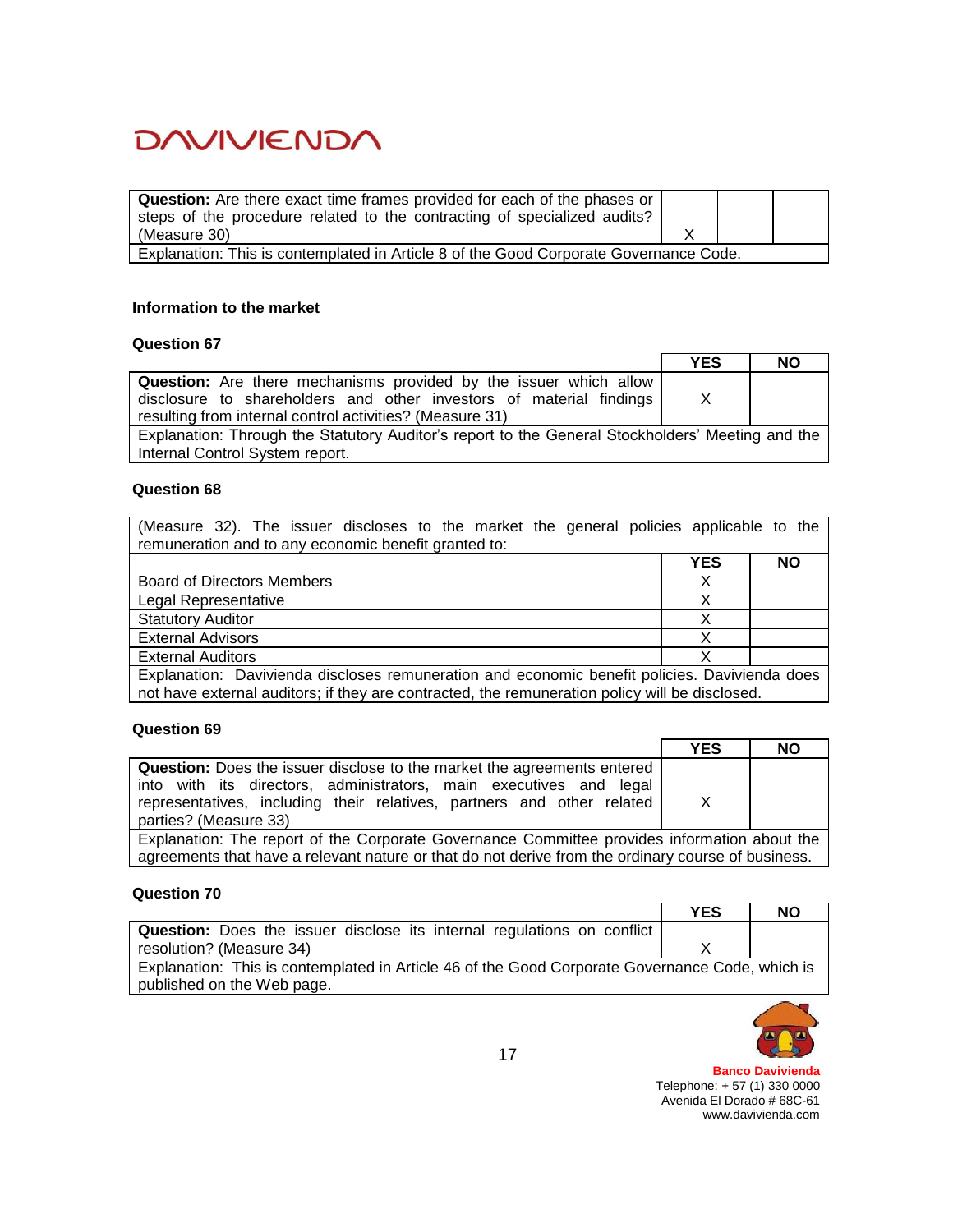## **Question 71**

|                                                                                                                                                                                                                                                                             | <b>YES</b>   | <b>NO</b> |
|-----------------------------------------------------------------------------------------------------------------------------------------------------------------------------------------------------------------------------------------------------------------------------|--------------|-----------|
| <b>Question:</b> Does the issuer disclose to the market the criteria applicable to<br>negotiations that its directors, administrators and officers make with the<br>shares and other securities issued by it, such as for example, the right to<br>preemption? (Measure 35) | $\mathsf{X}$ |           |
| Explanation: The policies for negotiation of shares by management are published In the Good                                                                                                                                                                                 |              |           |
| Corporate Governance Code, which is available on the Web page.                                                                                                                                                                                                              |              |           |

### **Question 72**

|                                                                            | <b>YES</b> | <b>NO</b> |
|----------------------------------------------------------------------------|------------|-----------|
| <b>Question:</b> Does the issuer disclose to the market the resumes of the |            |           |
| members of the Board of Directors and internal control bodies, and should  |            |           |
| these not exist, of the equivalent bodies, as well as those of legal       |            |           |
| representatives, in such a way that they allow knowledge of their          |            |           |
| qualifications and experience regarding management capacity in the         | X          |           |
| matters under their charge? (Measure 36)                                   |            |           |
| Explanation: The information is published in the Corporate Web page.       |            |           |

## **Statutory Auditor**

### **Question 73**

|                                                                                                      | <b>YES</b> | NO |
|------------------------------------------------------------------------------------------------------|------------|----|
| <b>Question:</b> Did the issuer designate as statutory auditors persons or firms                     |            |    |
| that have received income from the company and/or from its related                                   |            |    |
| parties that represent 25% or more of their latest annual income?                                    |            | X  |
| (Measure 37)                                                                                         |            |    |
| Explanation: During the year 2013 the Statutory Auditor was designated. Nevertheless, the firm       |            |    |
| that performed the duty certified that 25% or more of its income does not originate from the bank or |            |    |
| its related parties. Therefore Measure 37 is received and undertaken.                                |            |    |

#### **Question 74**

|                                                                                                | <b>YES</b> | NO |
|------------------------------------------------------------------------------------------------|------------|----|
| <b>Question:</b> Do the issuer or its related parties contract with the Statutory              |            |    |
| Auditor services other than auditing? (Measure 38)                                             |            |    |
| Explanation: No services other than auditing were contracted. Therefore Measure 38 is received |            |    |
| and undertaken.                                                                                |            |    |

#### **Question 75**

|                                                                               | <b>YES</b> | <b>NO</b> |
|-------------------------------------------------------------------------------|------------|-----------|
| <b>Question:</b> Do the agreements by the issuer and the Statutory Auditor    |            |           |
| establish clauses for rotation of individuals who perform the statutory audit |            |           |
| duties every five (5) years? (Measure 39)                                     |            |           |

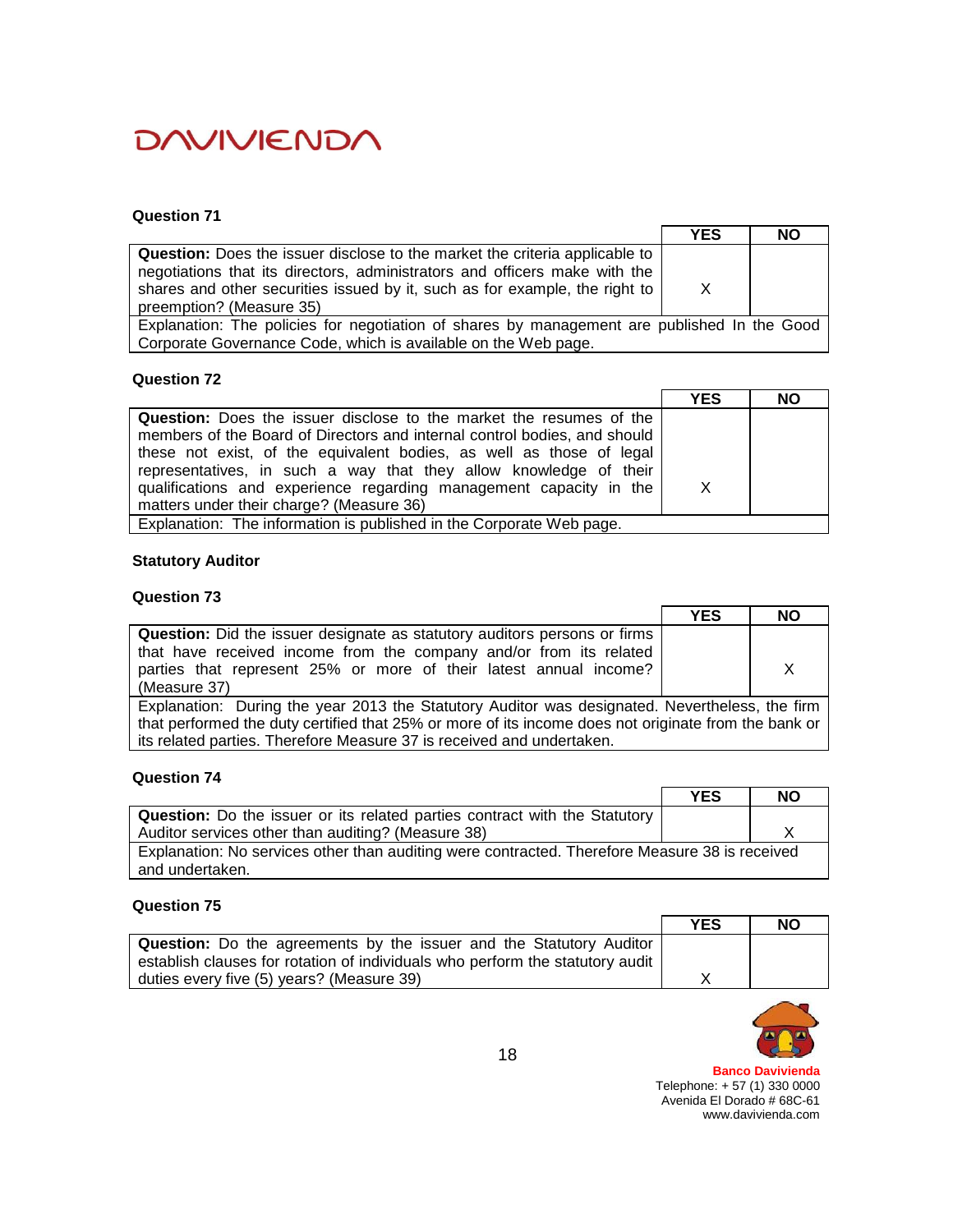Explanation: The agreement entered into with the Statutory Auditor incorporates this measure.

#### **Question 76**

|                                                                                                                                                                                                               | <b>YES</b> | <b>NO</b> |
|---------------------------------------------------------------------------------------------------------------------------------------------------------------------------------------------------------------|------------|-----------|
| Question: Does the issuer require from the Statutory Auditor that the<br>person who has been rotated must wait at least two (2) years to reassume<br>the statutory auditing of the same company? (Measure 39) | X          |           |
| Explanation: The agreement entered into with the Statutory Auditor incorporates this measure.                                                                                                                 |            |           |

# **IV. CONFLICT RESOLUTION**

#### **Question 77**

|                                                                                           | <b>YES</b> | <b>NO</b> |
|-------------------------------------------------------------------------------------------|------------|-----------|
| <b>Question:</b> Does the issuer adopt necessary measures to inform its                   |            |           |
| shareholders about the jurisdictional procedure they have to enforce the                  |            |           |
| protection of their rights with the Financial Superintendence of Colombia?                | X          |           |
| (Measure 40)                                                                              |            |           |
| Explanation: This is contemplated in the Guide to Rights and Obligations published in the |            |           |
| Corporate Web page.                                                                       |            |           |

### **Question 78**

|                                                                              | <b>YES</b>    | <b>NO</b> |
|------------------------------------------------------------------------------|---------------|-----------|
| <b>Question:</b> Has the issuer adopted the direct settlement option for the |               |           |
| resolution of conflicts that arise between the issuer and shareholders,      |               |           |
| between the shareholders and management, and among<br>the l                  | X             |           |
| shareholders? (Measure 41)                                                   |               |           |
|                                                                              | $\sim$ $\sim$ | $\sim$    |

Explanation: This is contemplated in Article 46 of the Good Corporate Governance Code, and the bylaws were reformed to include said provision, together with arbitration, as mechanisms for settlement of controversies.

# **Question 79**

|                                                                                              | <b>YES</b> | <b>NO</b> |
|----------------------------------------------------------------------------------------------|------------|-----------|
| <b>Question:</b> Does the issuer provide an alternative settlement method for                |            |           |
| conflicts that arise between the issuer and shareholders, between the                        |            |           |
| shareholders and management, and among the shareholders? (Measure                            | X          |           |
| 41)                                                                                          |            |           |
| Explanation: This is contemplated in Article 46 of the Good Corporate Governance Code and in |            |           |

#### **Optional Question**

**Question 80**

Article 63 of the bylaws.